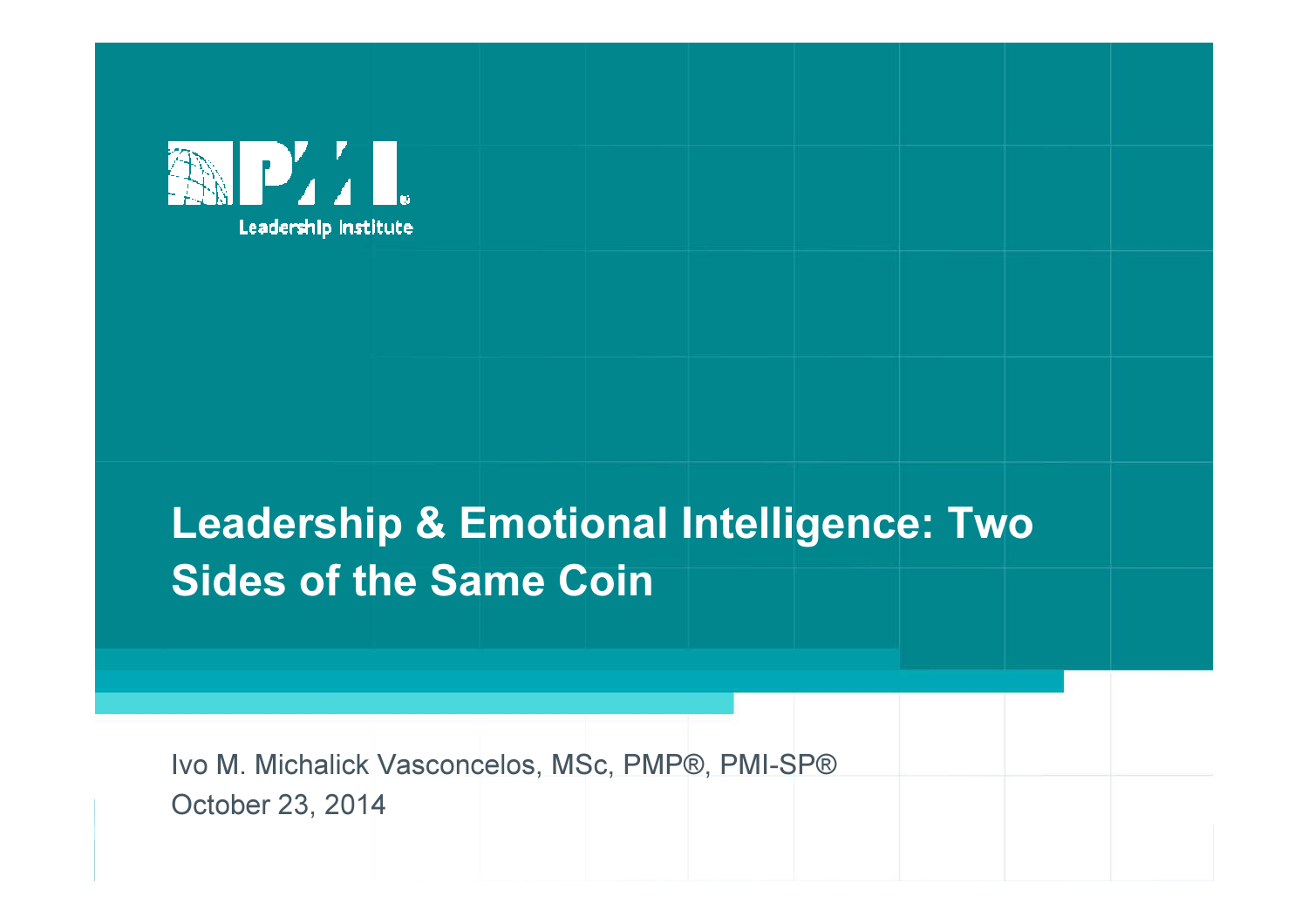" Anybody can become angry - that is easy. But to<br>be angry with the right<br>person and to the right<br>degree and at the right<br>time and for the right<br>purpose, and in the right<br>way - that is not within<br>everybody's power and is<br>not easy. " (**Aristotl** )



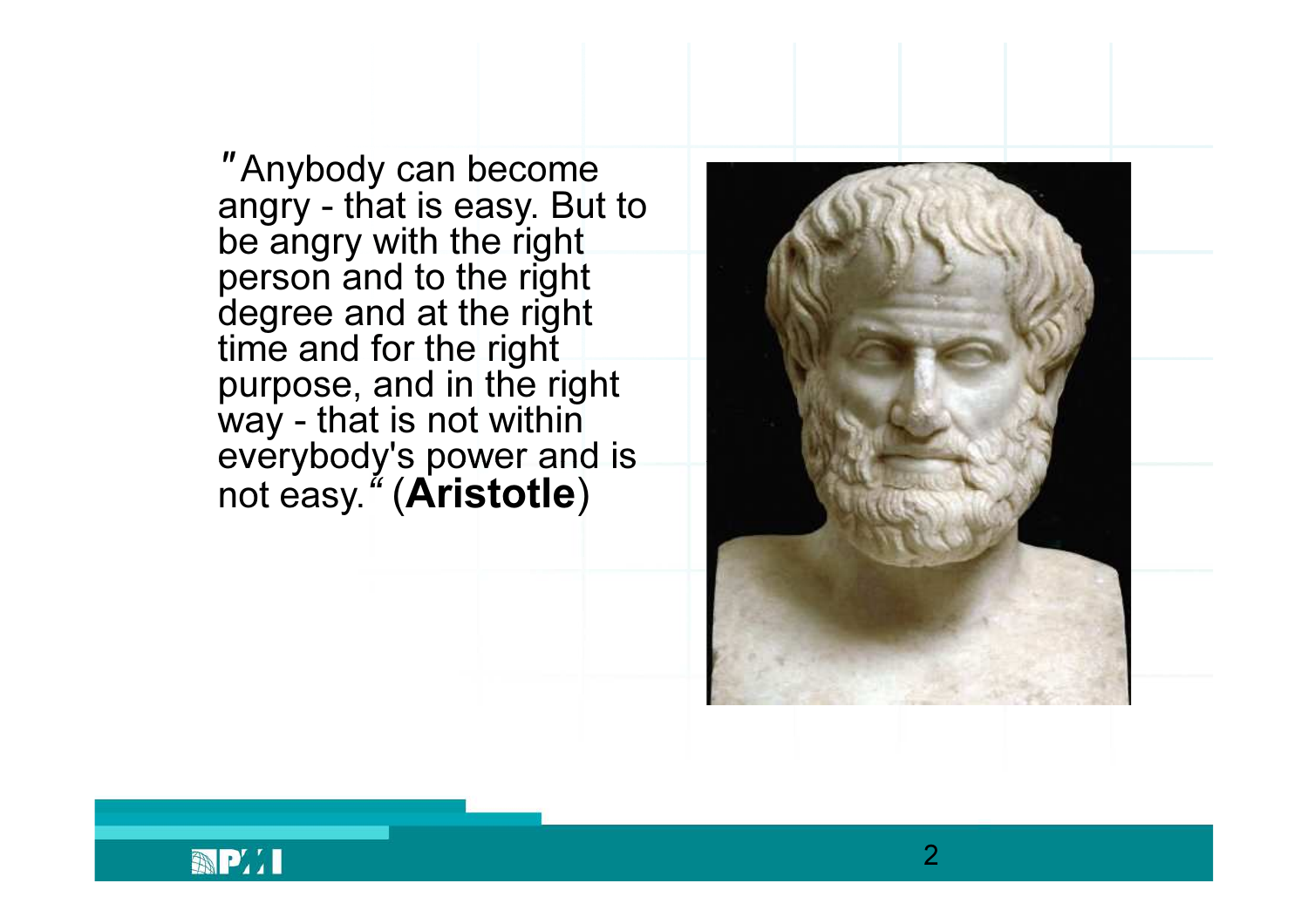#### Agenda

- •Introduction
- •Leadership
- •Leadership – Tools and Techniques
- •Emotional Intelligence
- •Emotional Intelligence – Tools and Techniques
- Let's practice a bit?
- Final Thoughts

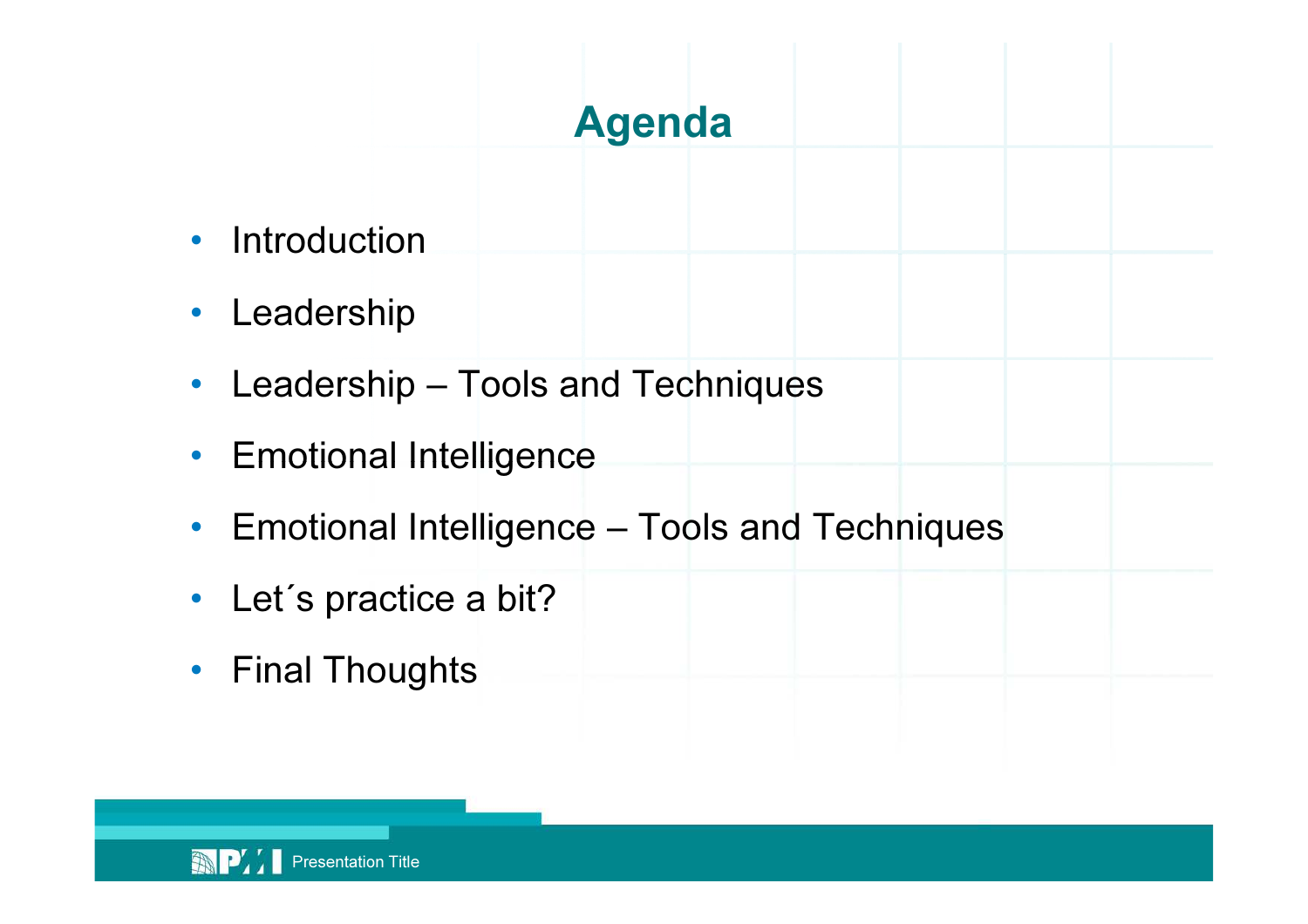## People and projects

- Projects are undertaken by people, so when a project goes wrong guilt always falls on someone and not onsomething...
- That is a truth verified throughout the history of modern project management and that most of us have witnessed at some point in our projects!

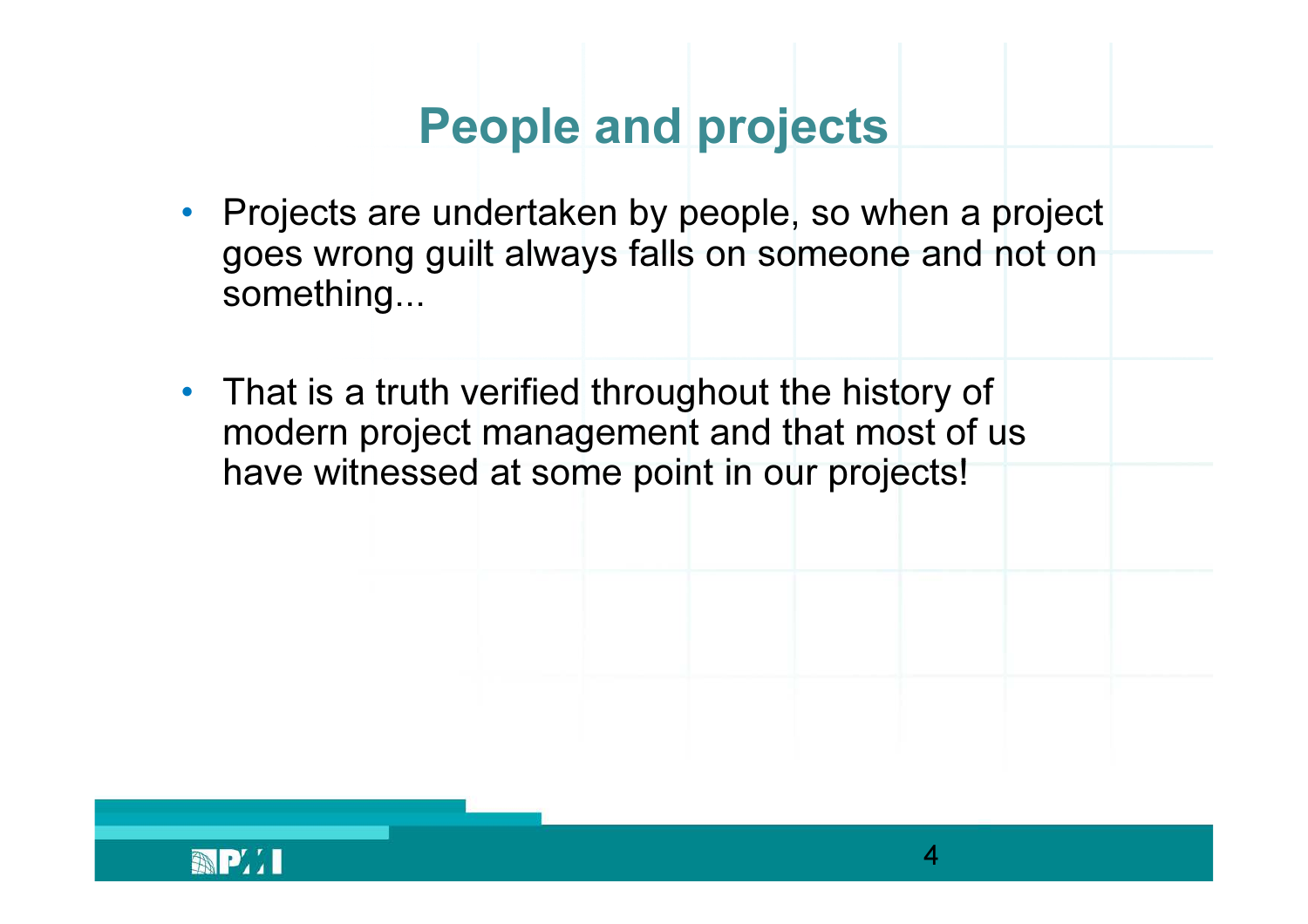## Competencies of The Project Manager

- $\bullet$  According to the PMBOK Guide®, effective project management requires that the project manager possesses the following competencies:
	- –– **Knowledge** about project management.
	-
	- **Performance**: what he can do or accomplish with that knowledge.<br>
	 **Personal**: related to behavior, attitudes and personal features used to conduct the project.<br>
	MI

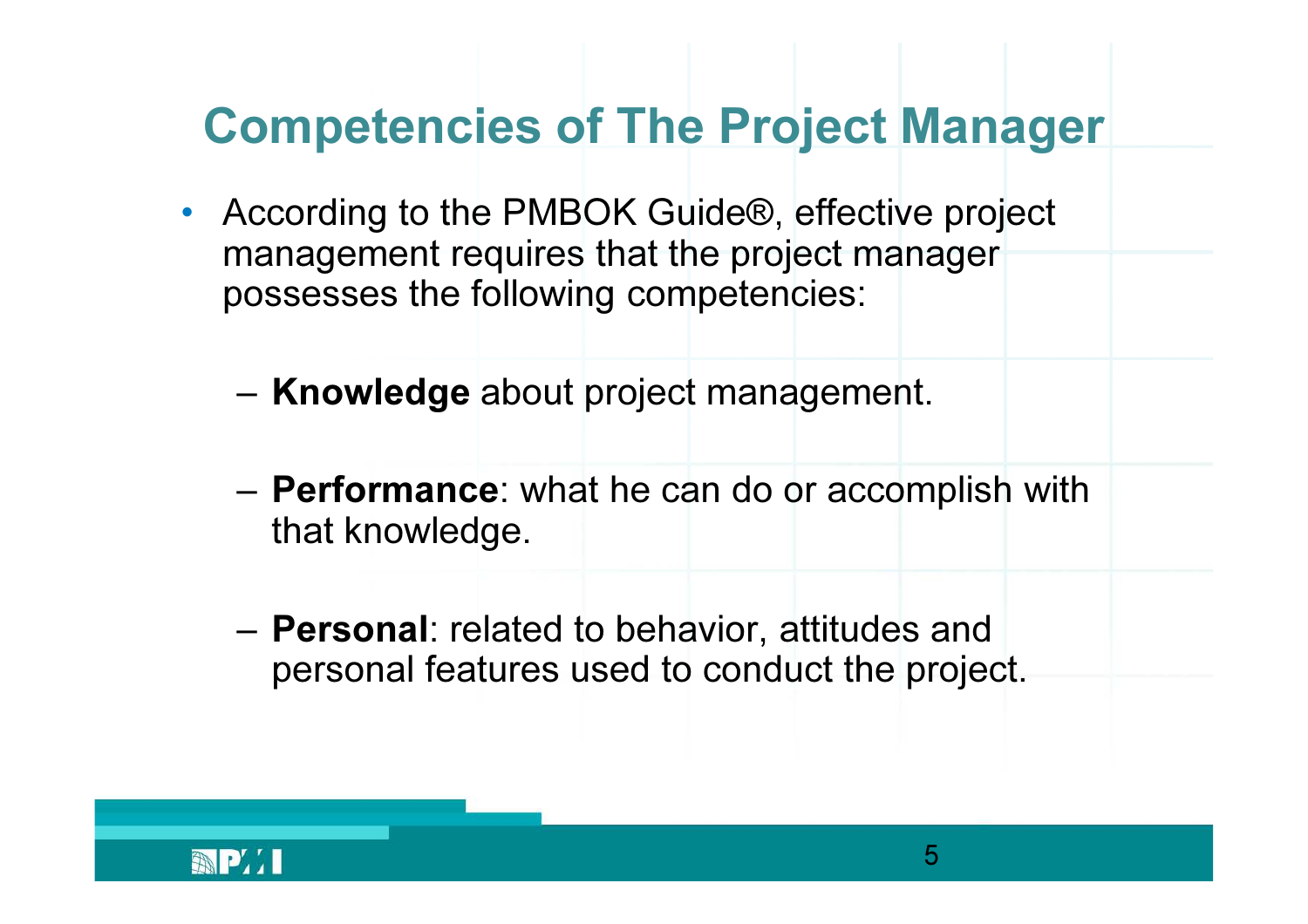## Interpersonal Skills of a Project Manager

- $\bullet$  The PMBOK Guide® lists in its Appendix X3 the following interpersonal skills as important to projectManagers:
	- Leadership
	- •• Team Building<br>Metivation
	- •**Motivation**
	- Communication •
	- •**Influencing**
	- Decision Making  $\bullet$
- • Political and Cultural Awareness
- Negotiation•
- Trust building  $\bullet$
- Conflict management  $\bullet$
- $\bullet$ **Coaching**
- •Reflect about how good you are on each of these!

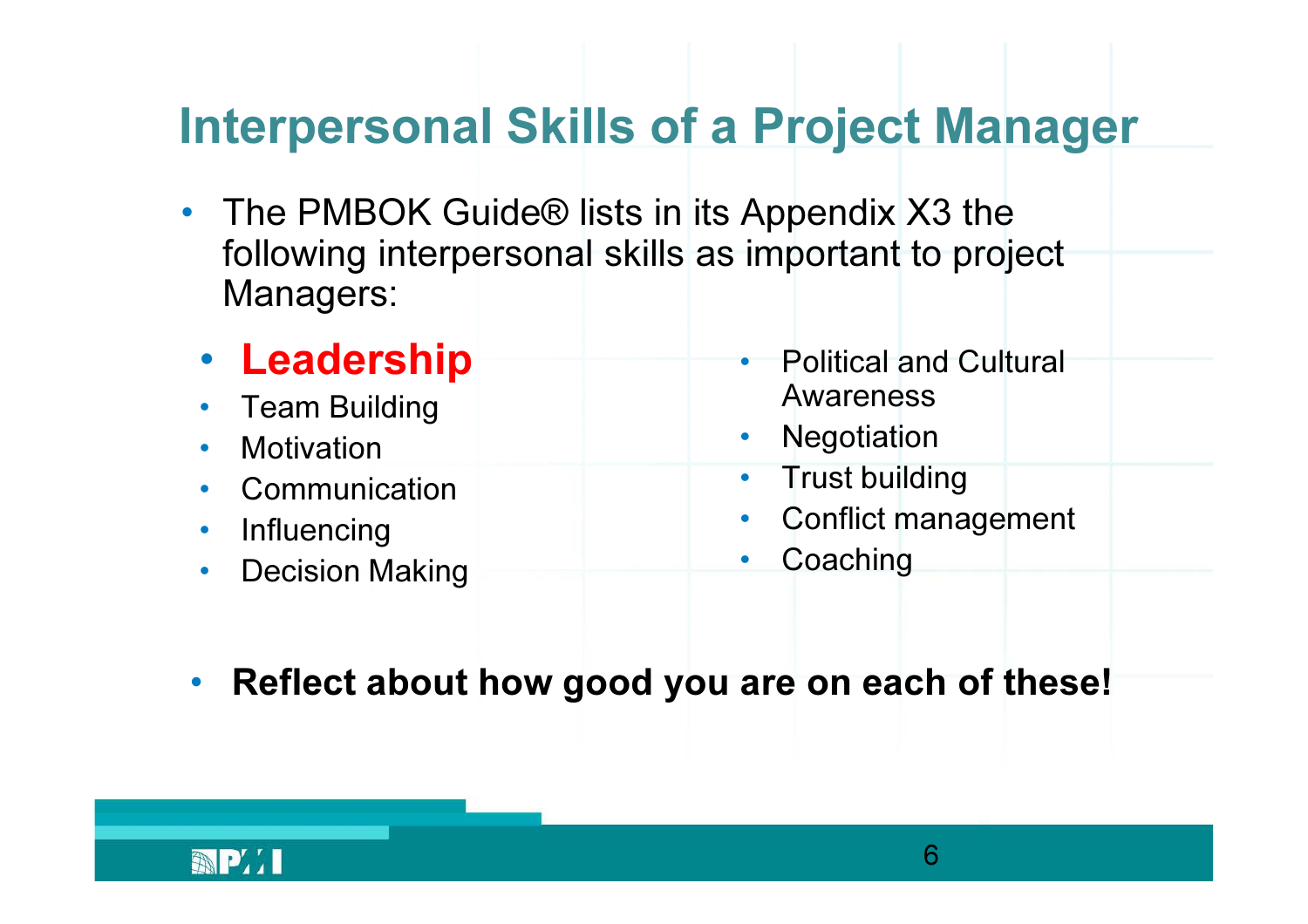#### Leadership

"If your actions inspire others to dream more, learn more, do more and become more, you are a leader." (John Quincy Adams)

And to you, what exactly is leadership?

7

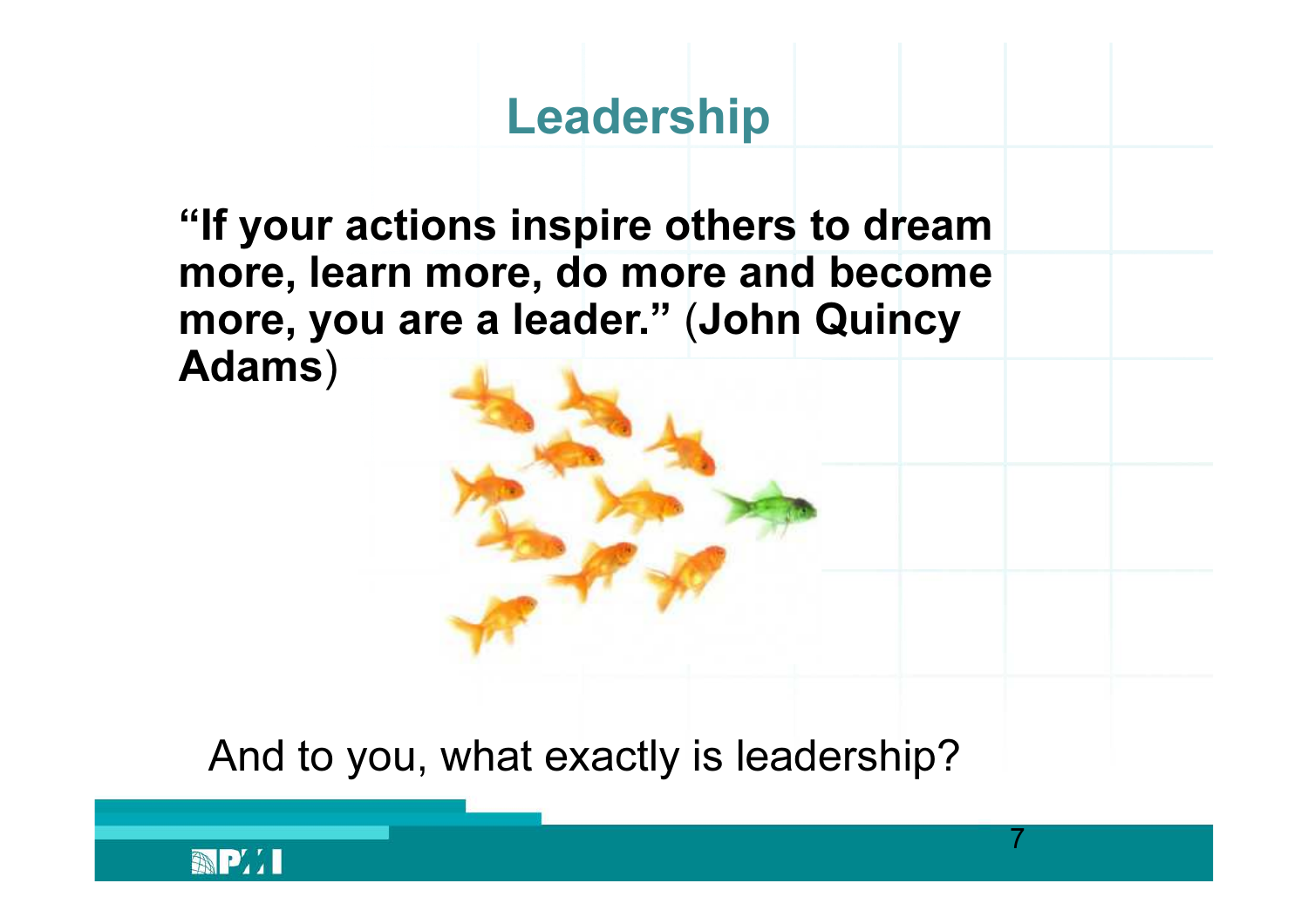## Situational Leadership (Hersey and Blanchard )

 $\bullet$ • You, the team and the task at hand!



**APTI**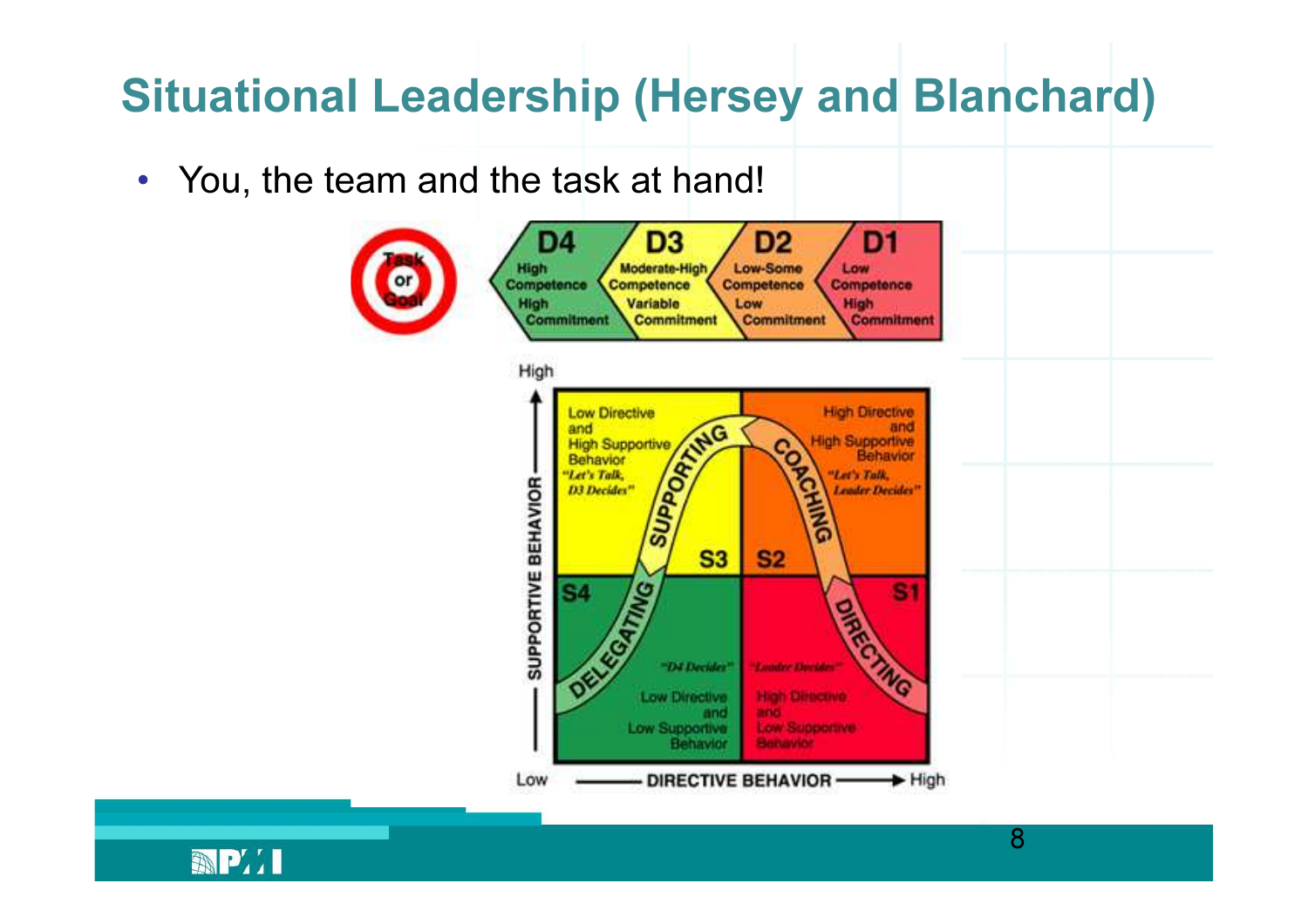## Situational Leadership (Hersey and Blanchard )

#### "Effective leaders need to be flexible, and must adapt themselves according to the<br>ituation " (Davil Usyssue and Kannet situation." (Paul Hersey and Kenneth Blanchard)

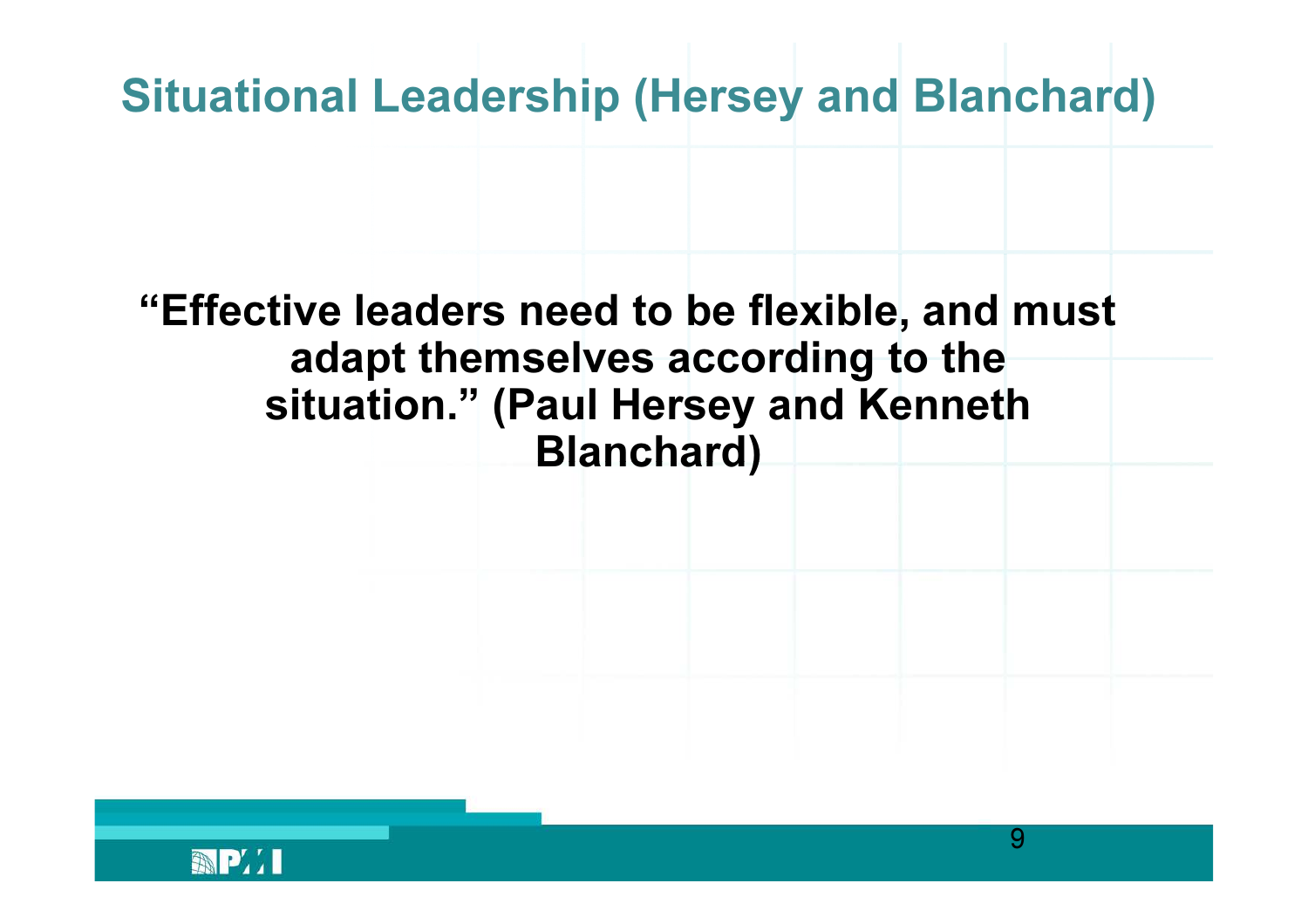# Followers and Leaders

- Not everyone can be a leader all the time.
- All of us have to follow someone at some point in time.
- I believe followers are underrated!
- Here we have a relationship that demands one keyelement to work:

TRUST!

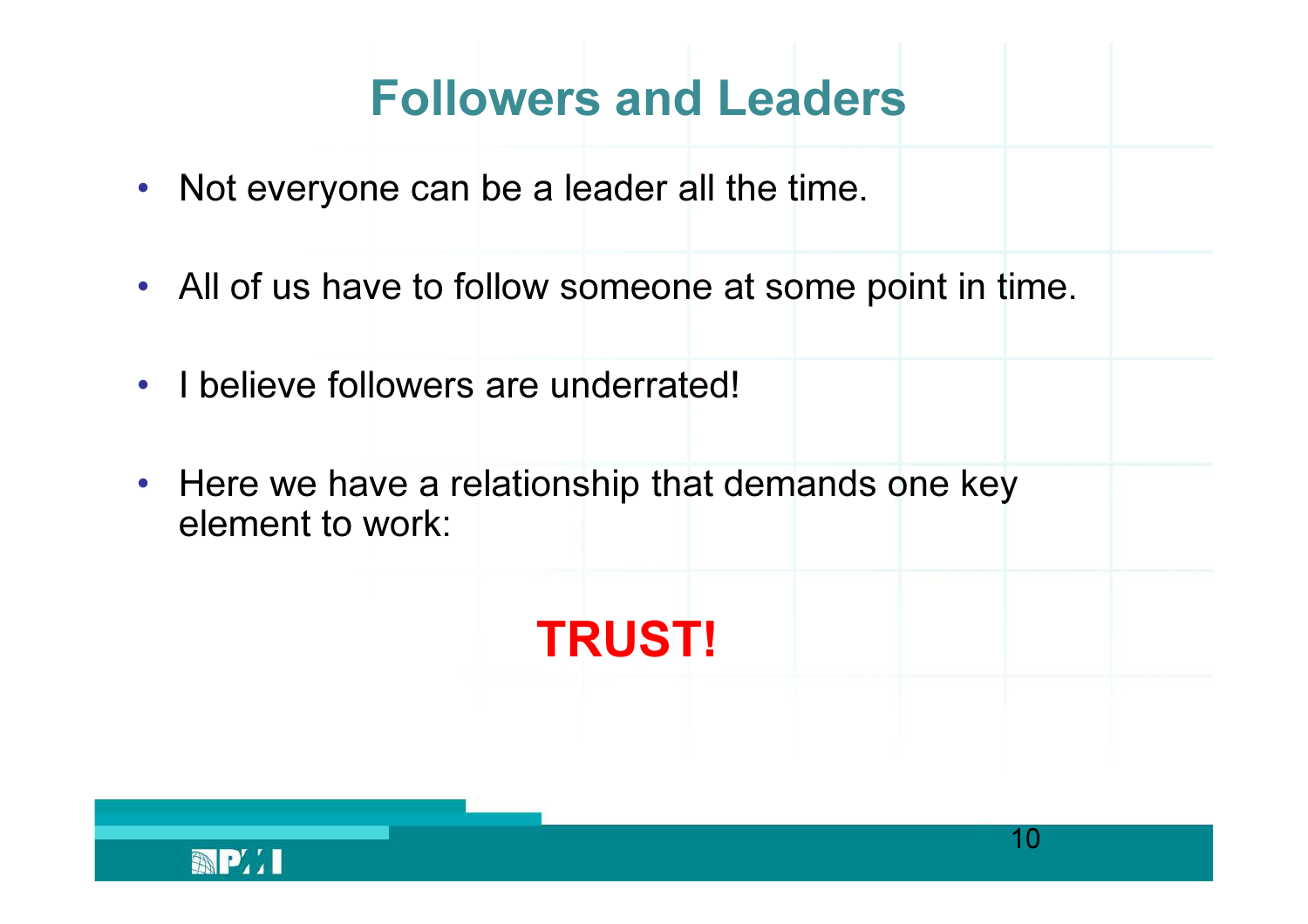#### Characteristics of a Good Leader

- $\blacksquare$ Understands and handles team diversity.
- $\mathcal{L}_{\mathcal{A}}$ Knows himself (The Good and The Bad).
- $\Box$ Knows his team, putting the right person at the right position.
- $\mathcal{L}_{\mathcal{A}}$ **Promotes a healthy environment that enables team motivation.**
- Gets things done!

Effective leadership is not about making speeches or being liked; leadership is defined by results not attributes.



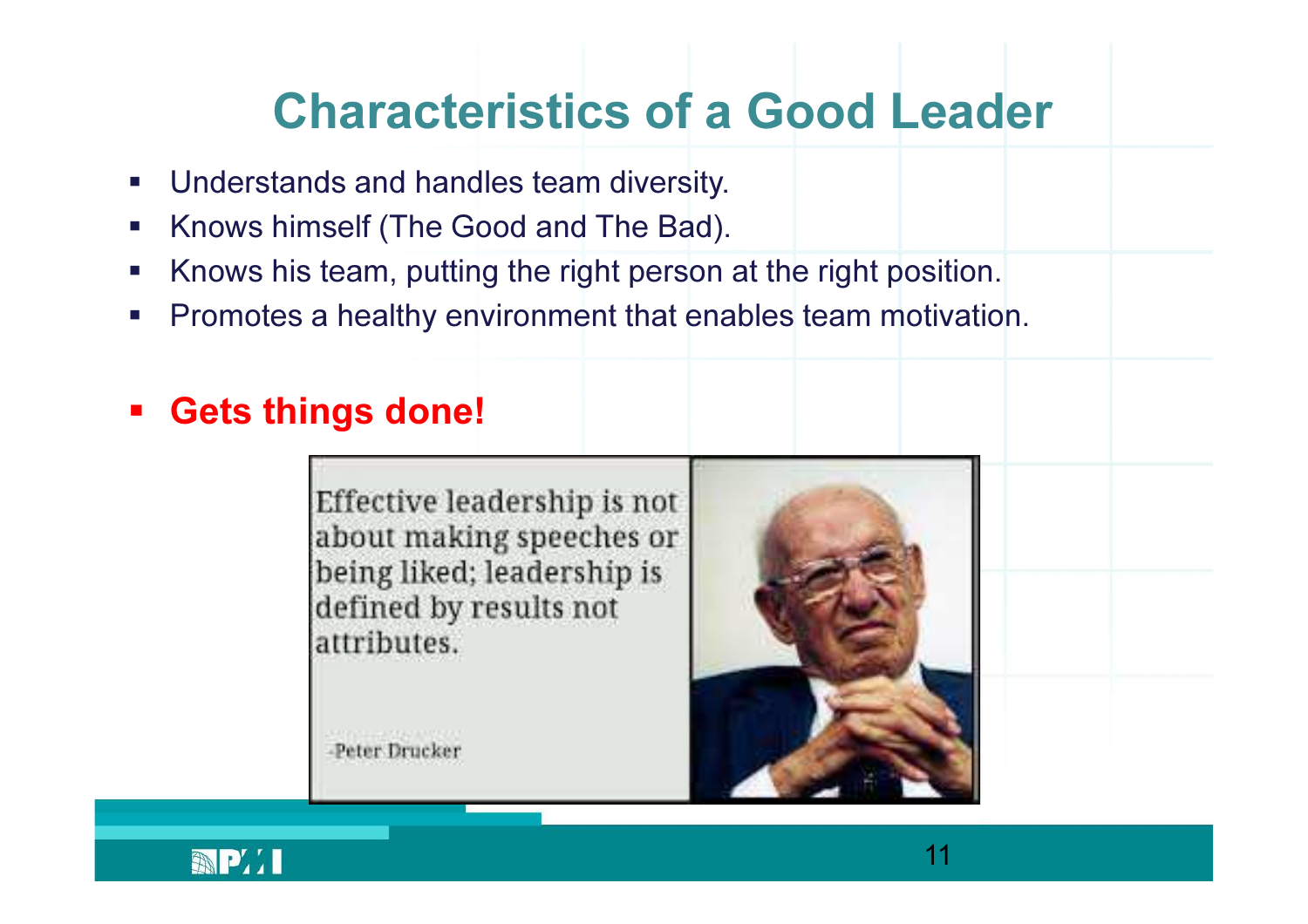## Leadership: born or learned?

•Many leaders show up when least expected!



San Jose, Chile, Oct 2010 – Mario Sepúlveda Espinace (left) and Sebastián Piñera (right)

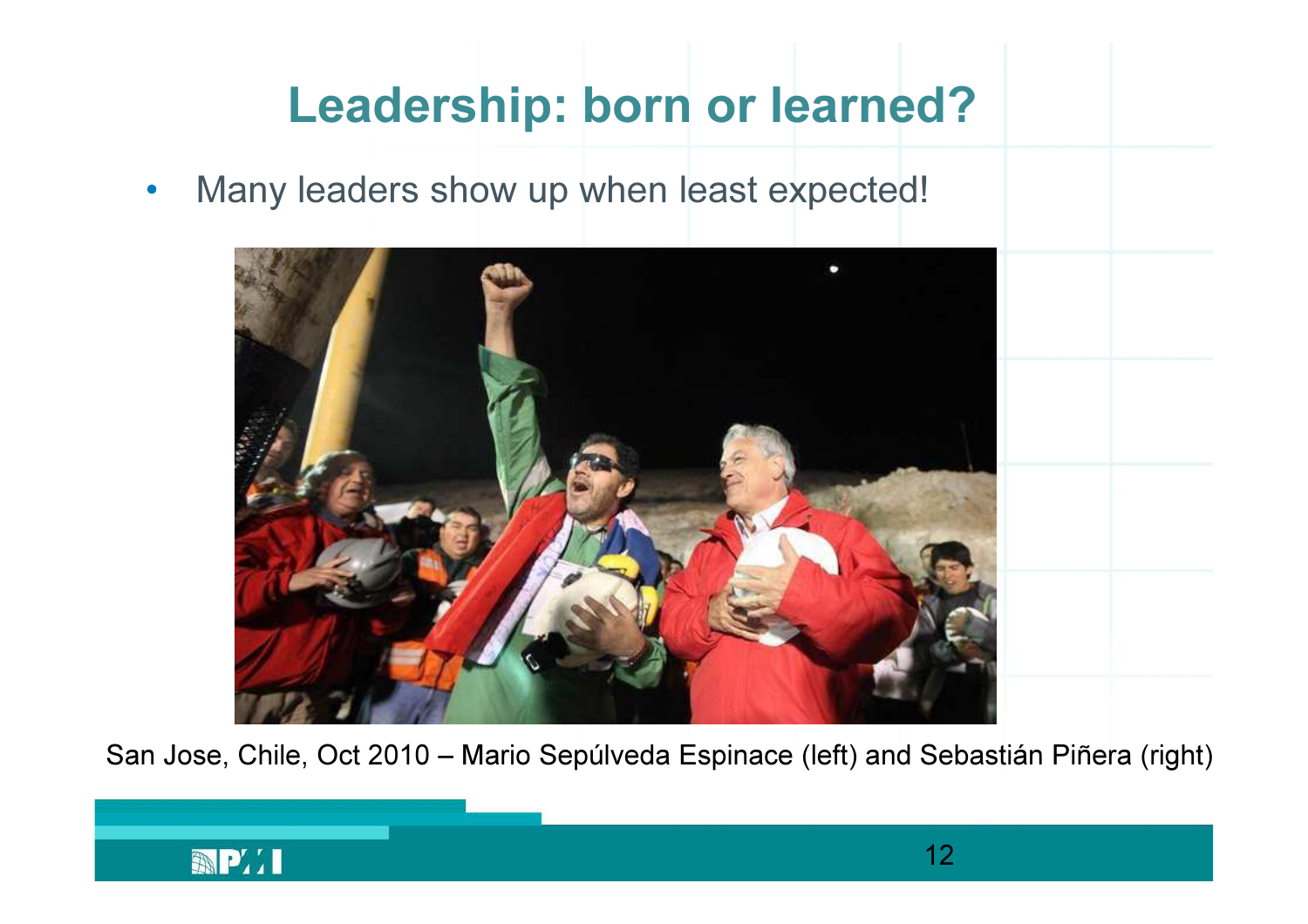## Leadership: born or learned?

•If we can improve our leadership skills at any point in our lives, what is the best way to do that?



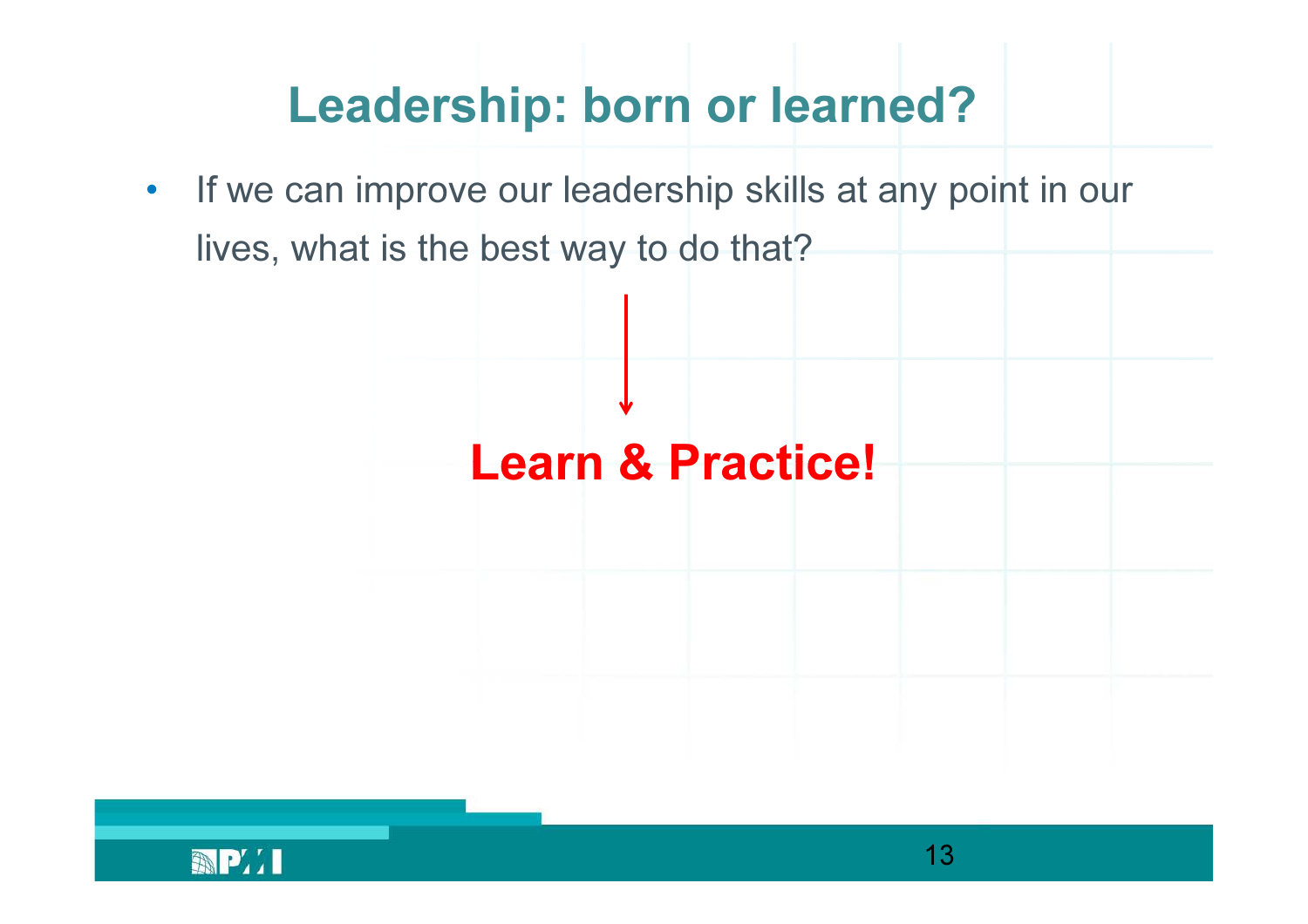# Leadership – Tools & Techniques

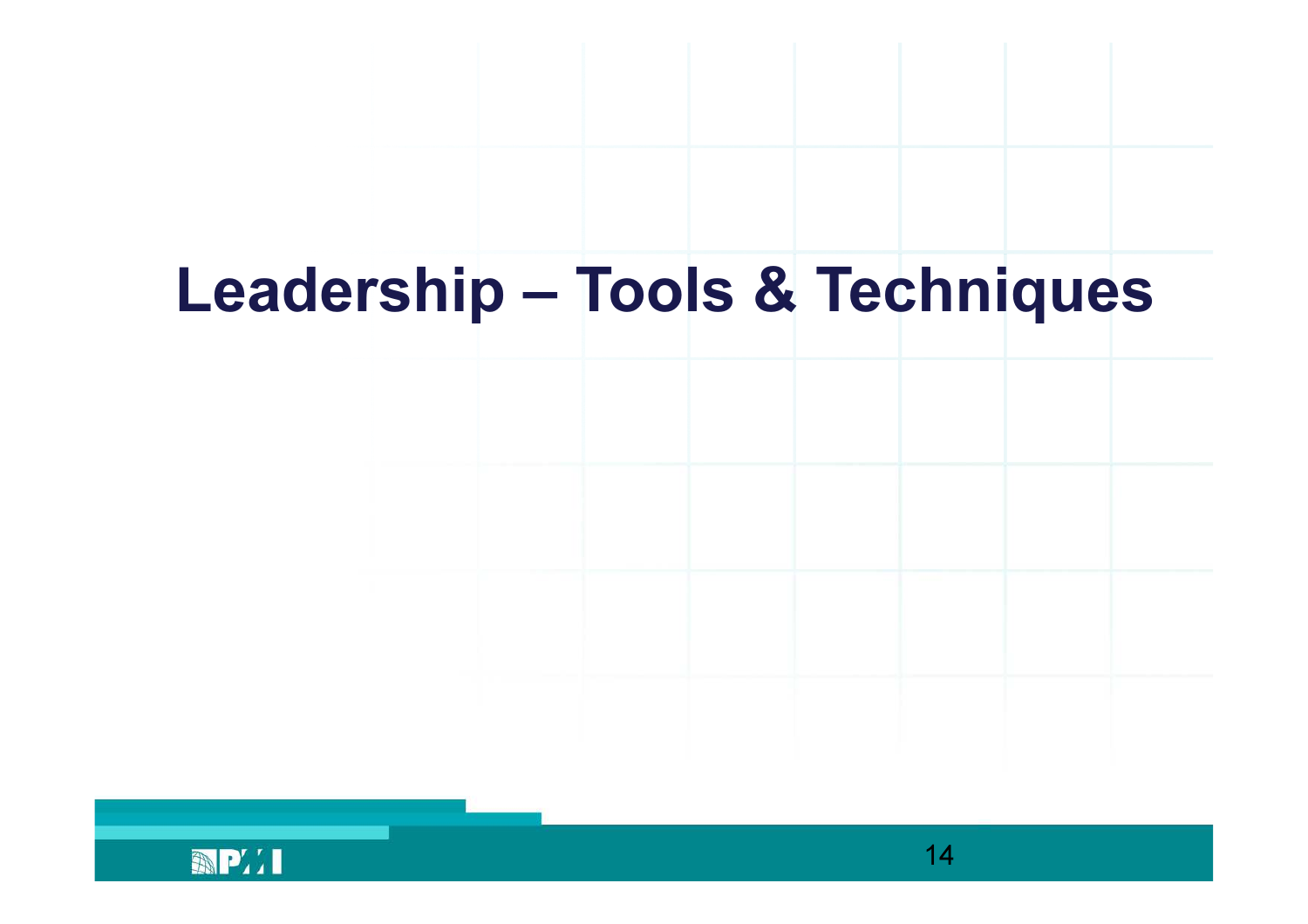#### Feedback

- – To other people, we are what they perceive, notwhat we believe we are.
- – The best way to improveourselves and find our"blind spots" is to seek feedback from those close<br>to use anotially syntages to us, specially our team.
- – This is a two-way lane, wemust seek **AND** give<br>´ feedback.



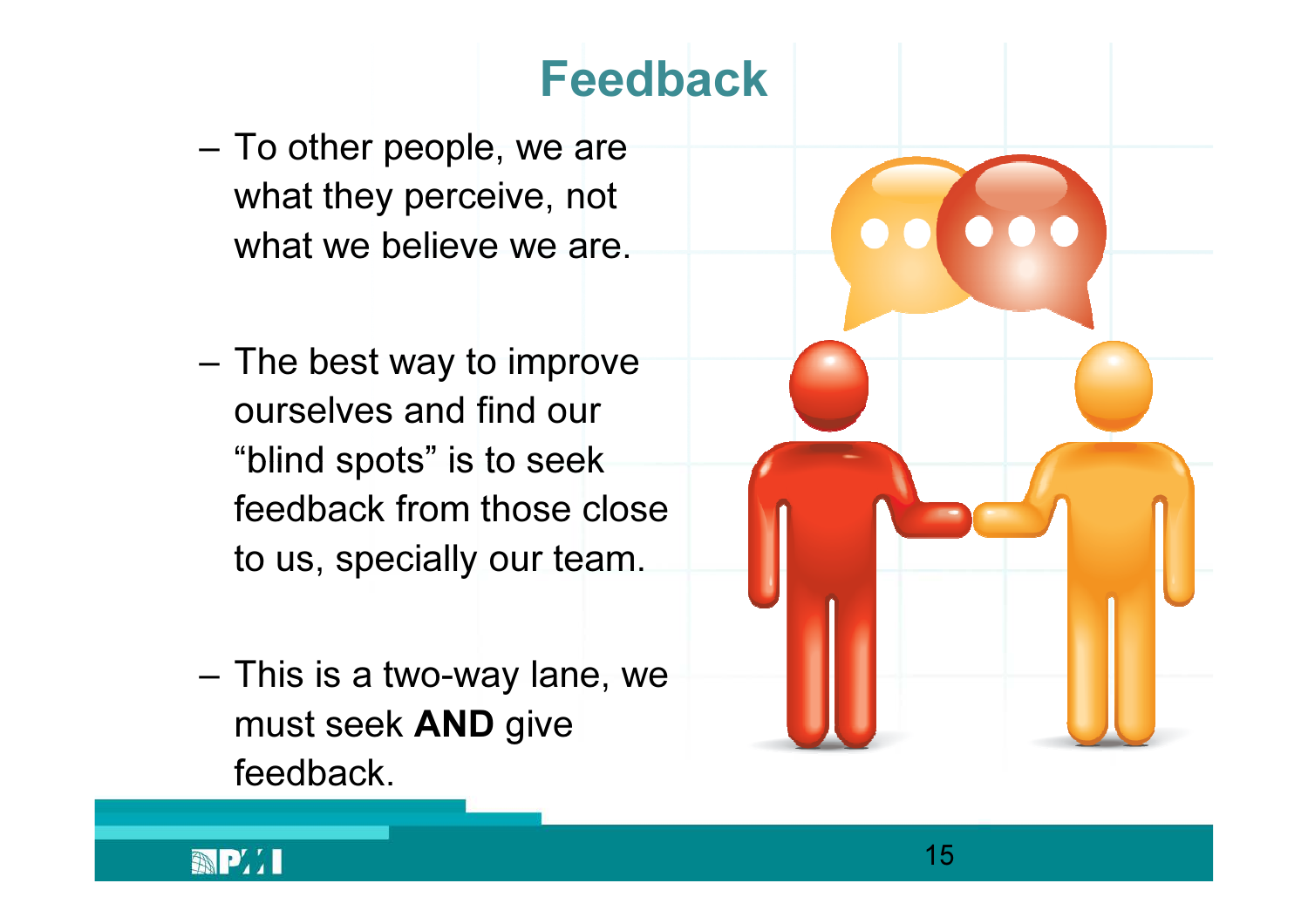# Getting Feedback

- 1. Ask for it, no strings attached.
- 2. Keep it confidential.
- 3. Seek it from more than one source.
- 4. Focus on those who know you best.
- 5. Be humble and let your guard down.
- 6. ALWAYS say "Thank you"!

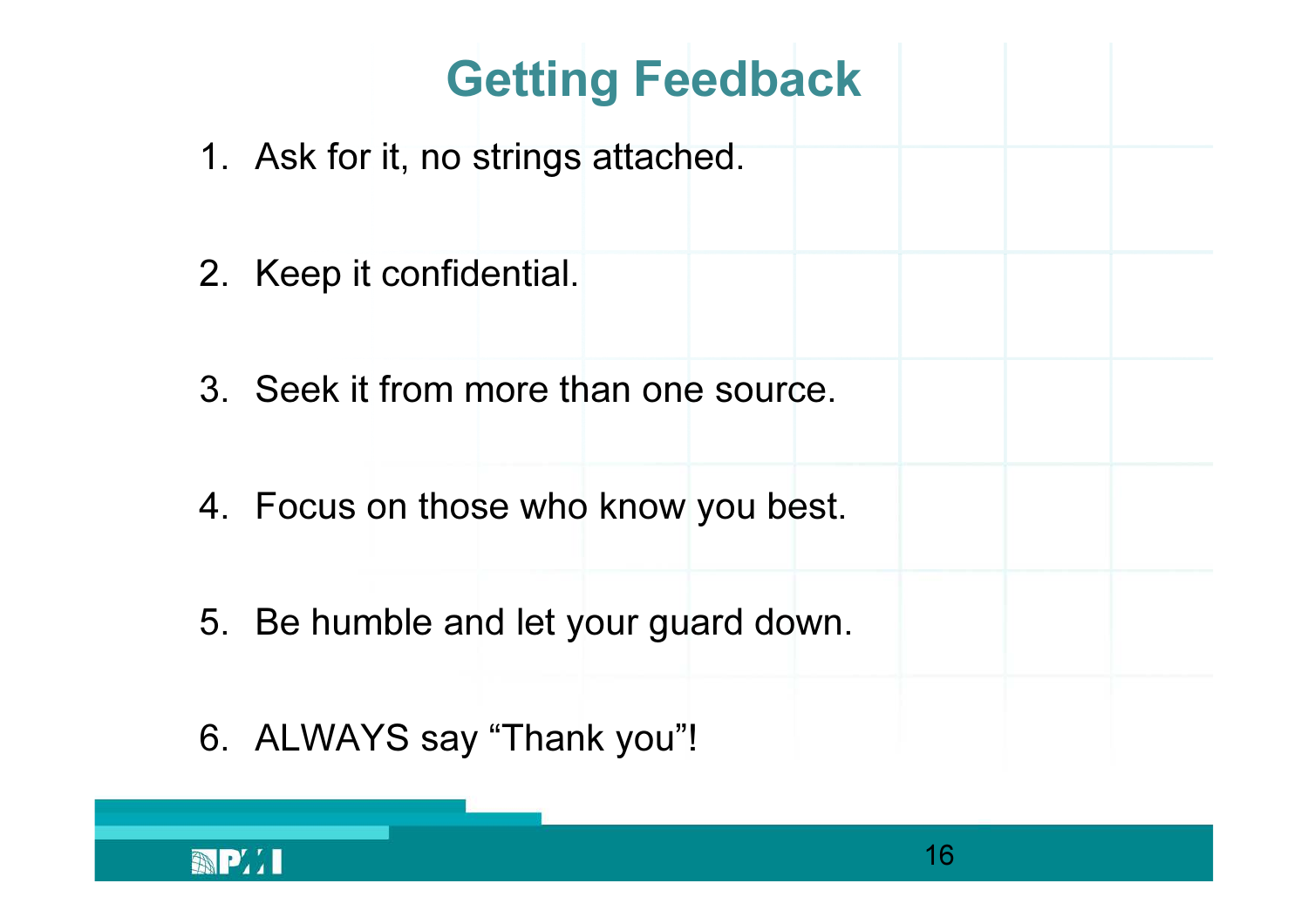## Getting Feedback



#### "The unexamined life is not worth living." (Socrates)

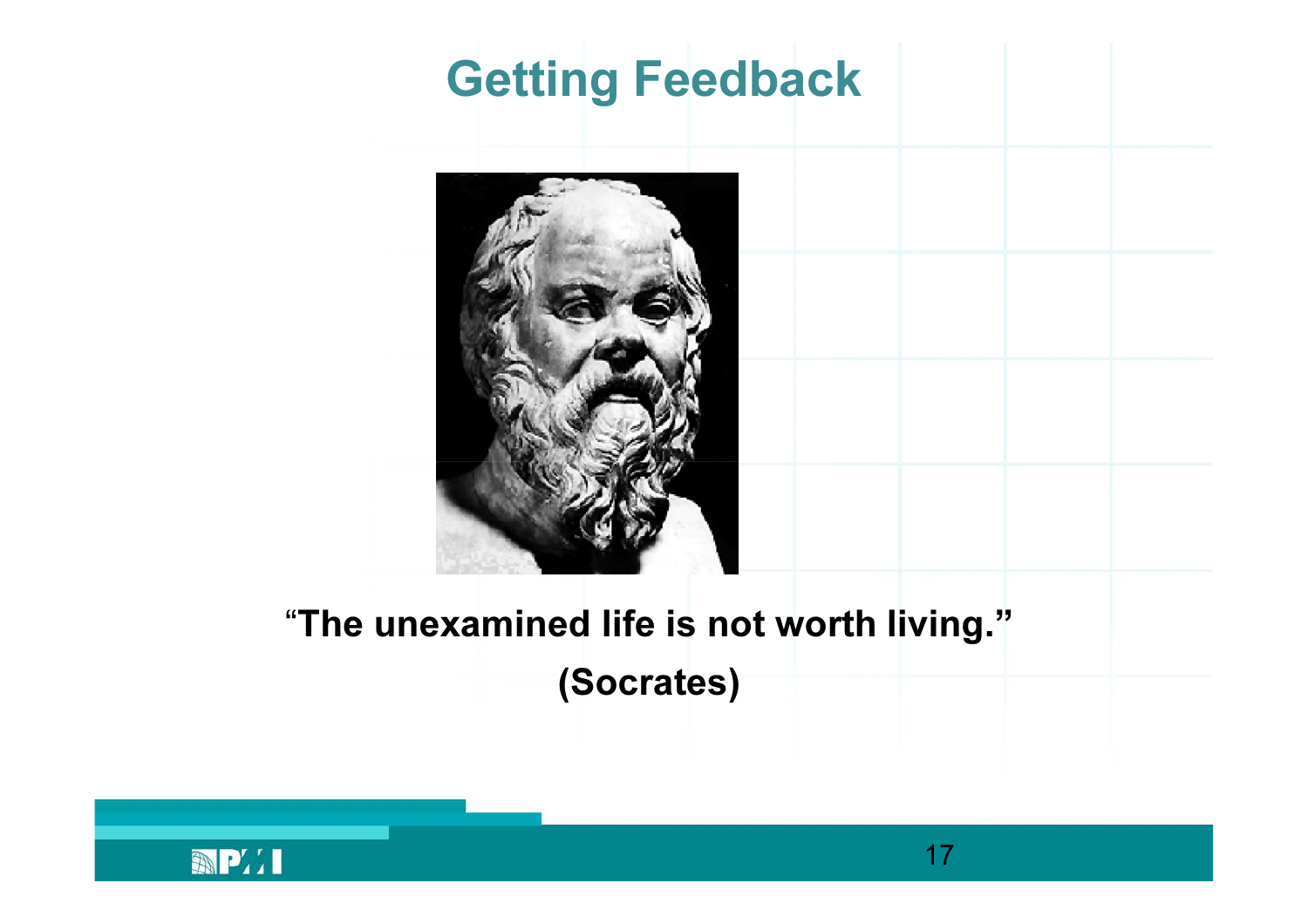Giving Feedback

- 1. Be private.
- 2. Be compassionate and gentle, but direct.
- 3. "Facts, please!"
- 4. Always look forward ("feedforward").
- 5. Only give feedback to people you **really** know.
- 6. Give regular feedback to your team, individually.

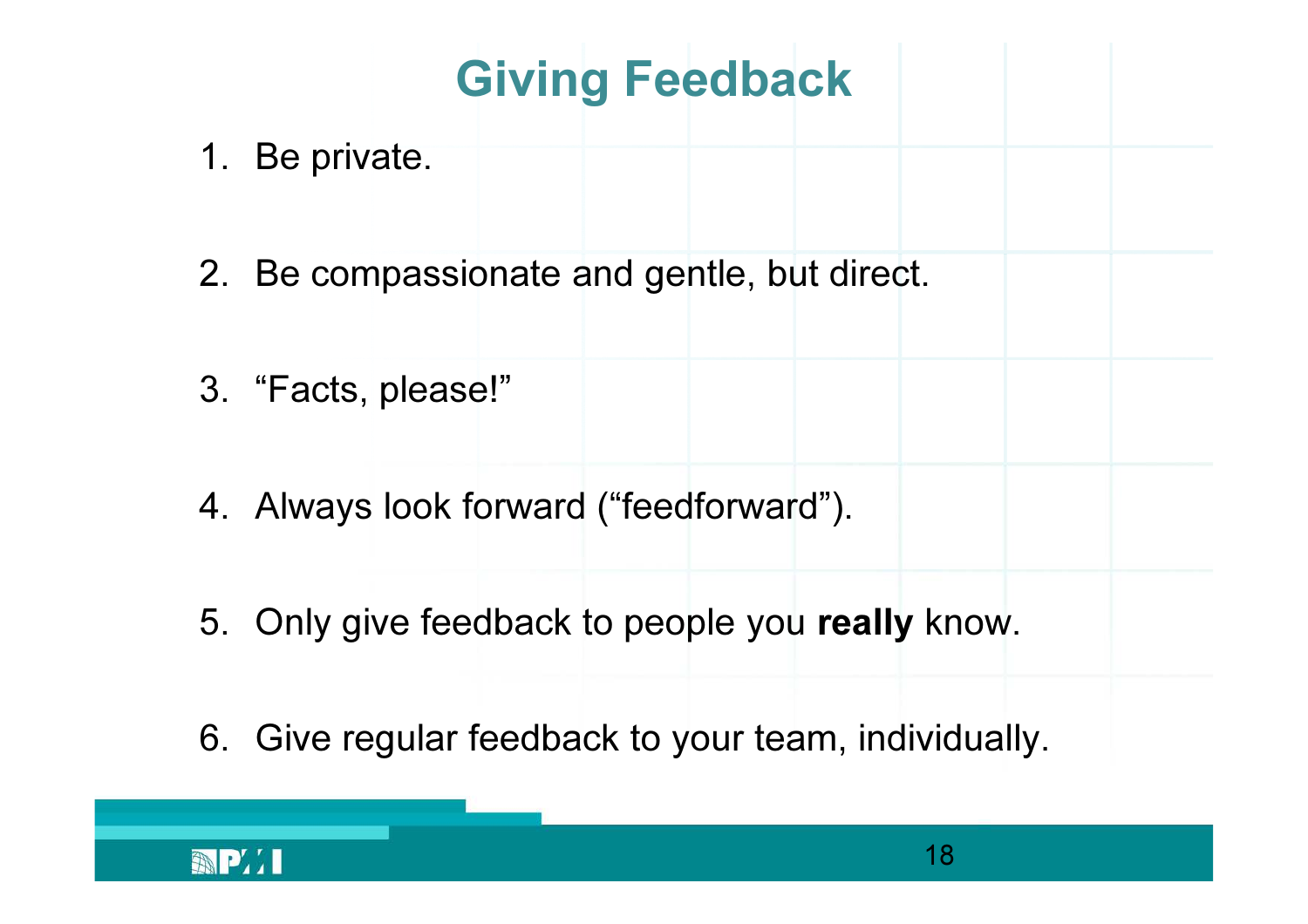#### Power

- Power is neither good or bad, it is all a matter of what you do with it!
- Power is:
	- –Unstable;
	- – Dependent upon perception and will (ours andfrom others).
- Without some sort of power it is almost impossible to lead someone!

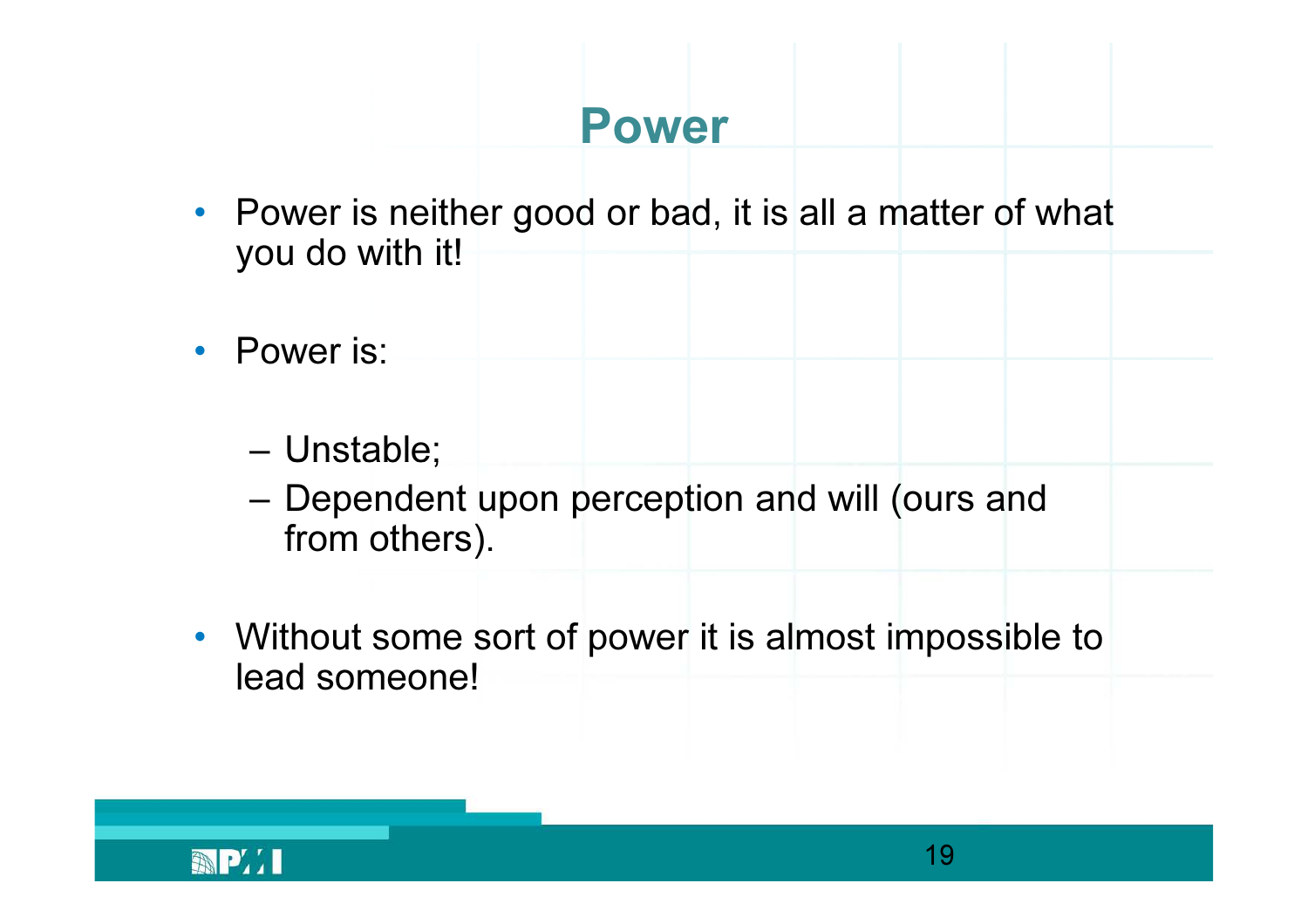#### Power: Personal x External

| <b>Personal Power</b>                                         | <b>External Power</b>                       |
|---------------------------------------------------------------|---------------------------------------------|
| • Motivation<br>Will<br>$\bullet$<br>• Information<br>• Trust | • Authority<br>· Size<br>Force<br>$\bullet$ |
|                                                               |                                             |

Both are useful and unstable, but only personal power follows you!

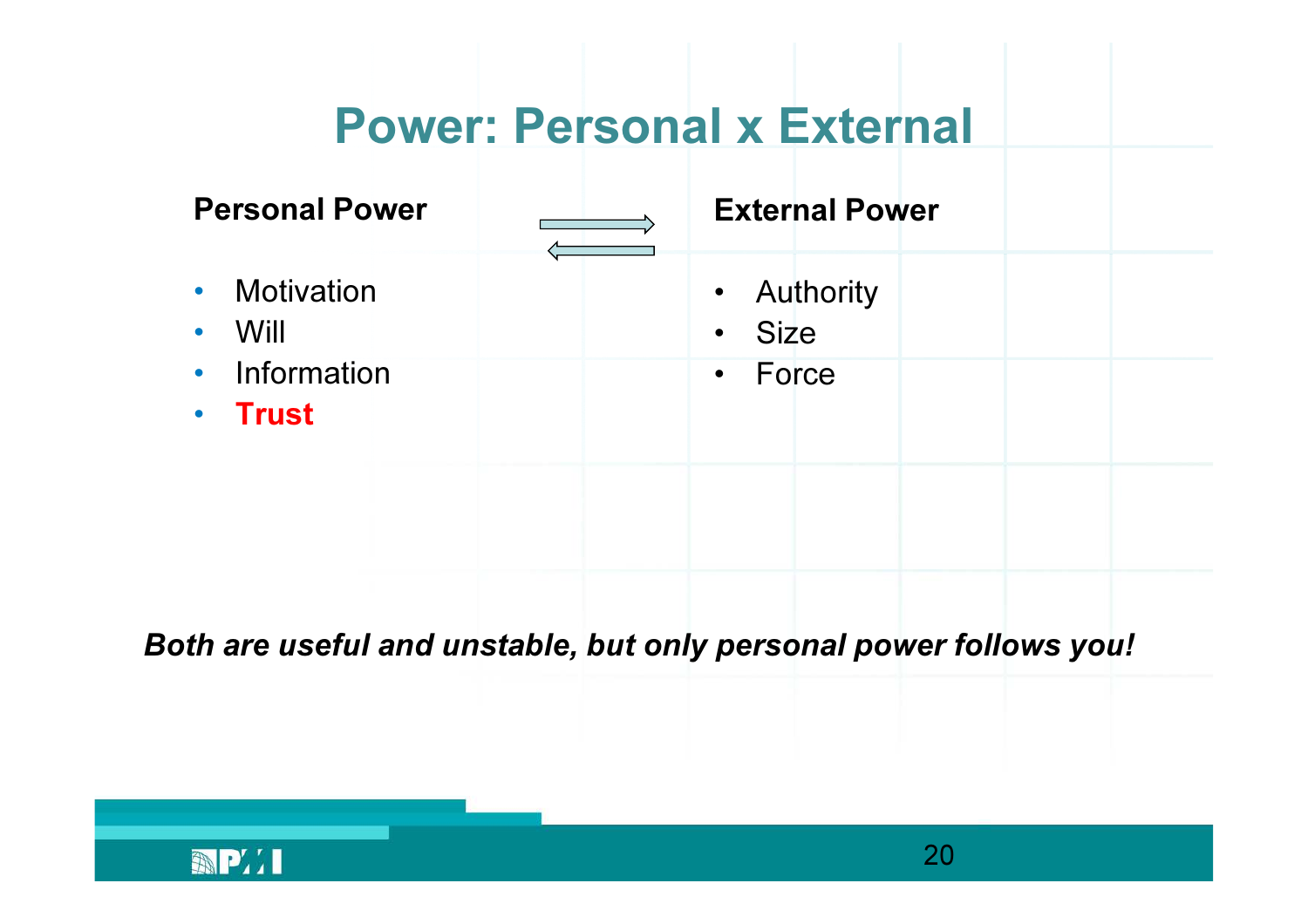#### Personal Power: Trust

- •Trust is a must for any leader.
- So, in order to be trusted:

#### Tell the truth all the time, to everyone.

- Align your words with your actions.
- $\bullet$ Don´t make promises you know you can´t keep.
- •Do what you said you will do.
- $\bullet$ And remember: trust is hard to get, but easy to lose...

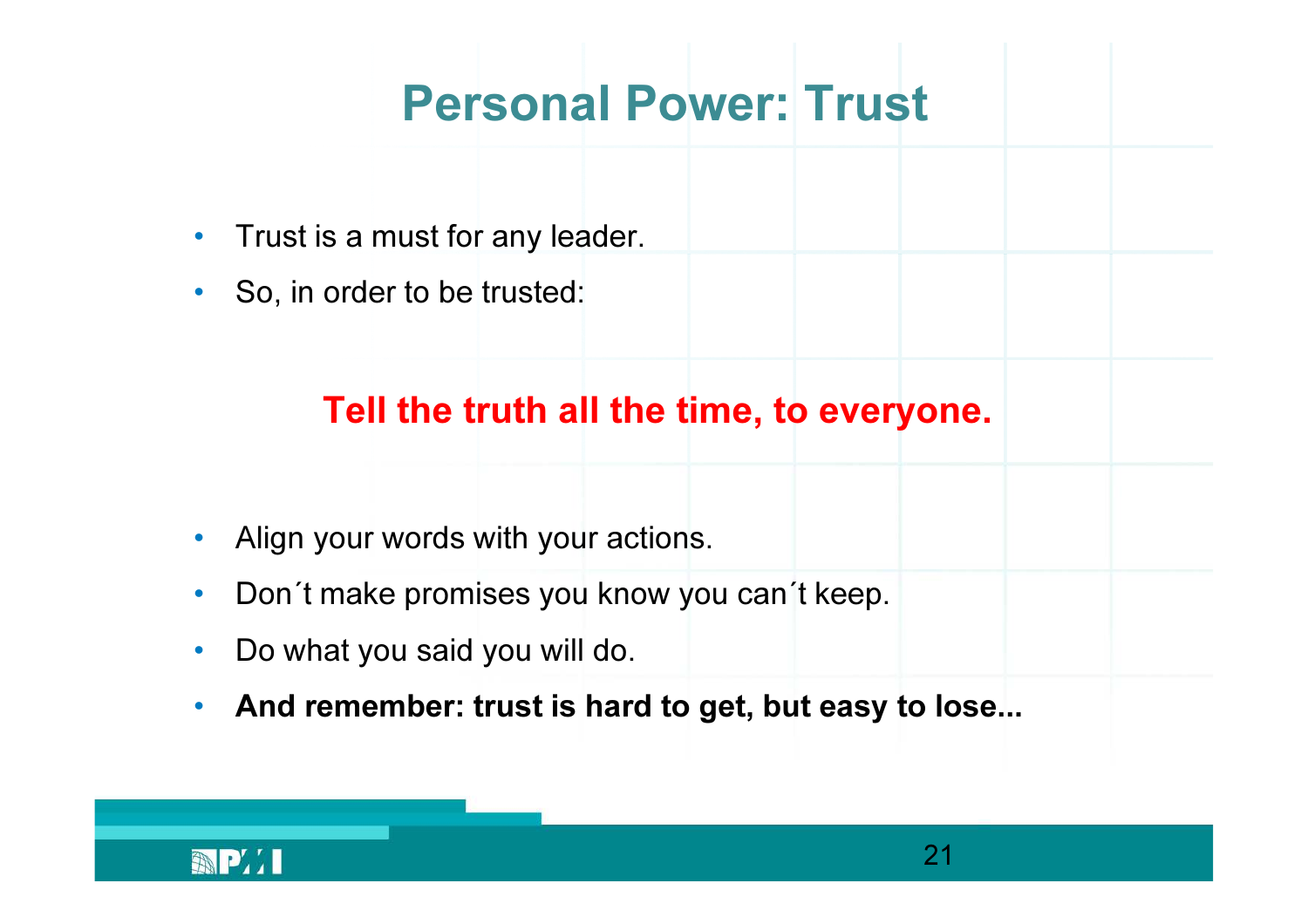### Self Management

- 1.Know yourself.
- 2.Love yourself.
- 3.Be nice and gentle to yourself.
- 4.Be current on your professional and technical affairs.
- 5.. Learn from others and from your mistakes.
- 
- 6. Take good care of your body and mind.<br>7. Be coherent with your values ("Walk The Talk").<br>8. Think big, after all...<br>8. Think big, after all...
- 

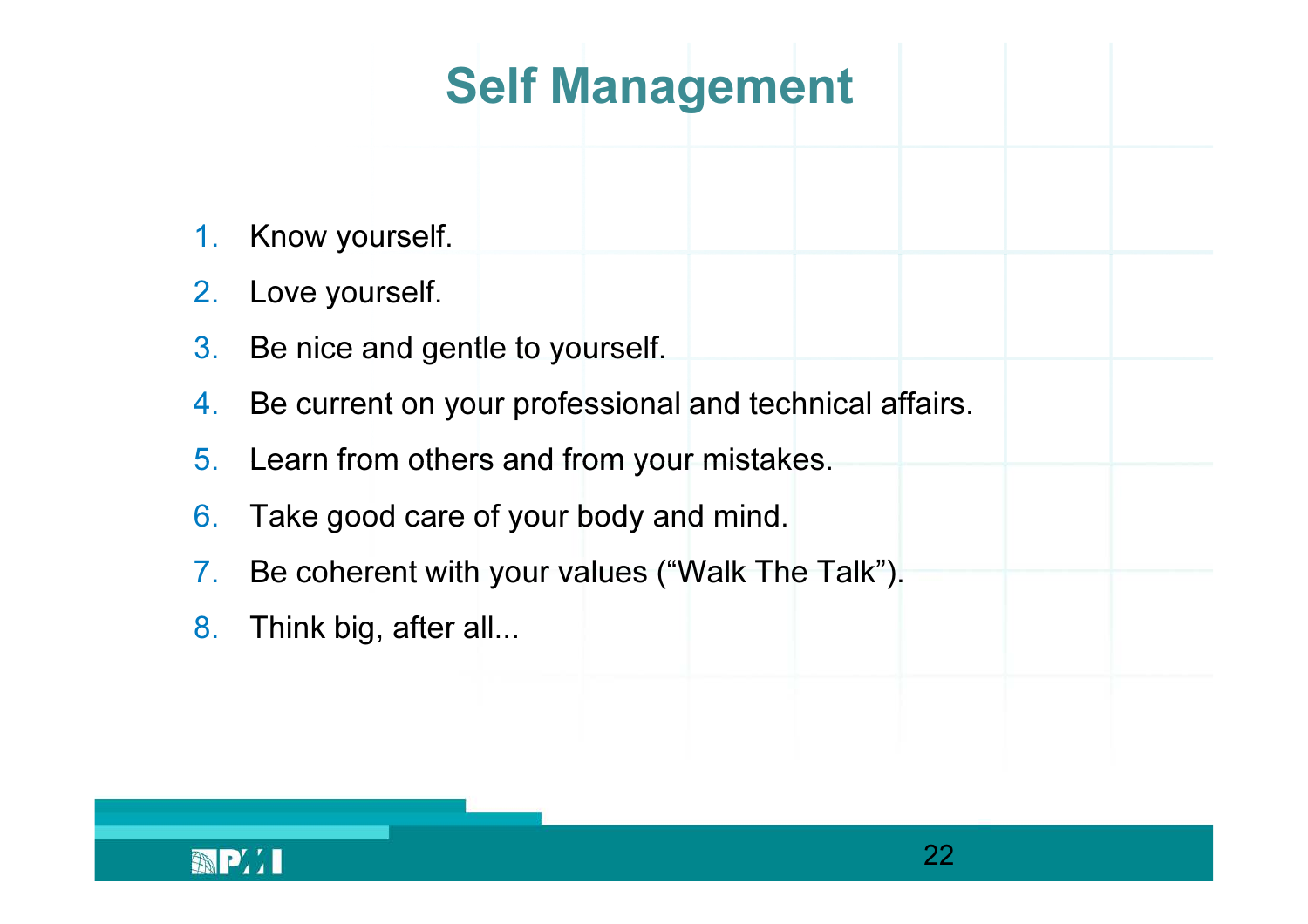#### Self Management

"Life is too short to be little. Man is never so manly as when he feels deeply, acts boldly, and expresses himself with frankness and with fervor." (Benjamin Disraeli, former British Prime Minister in the 19thCentury)



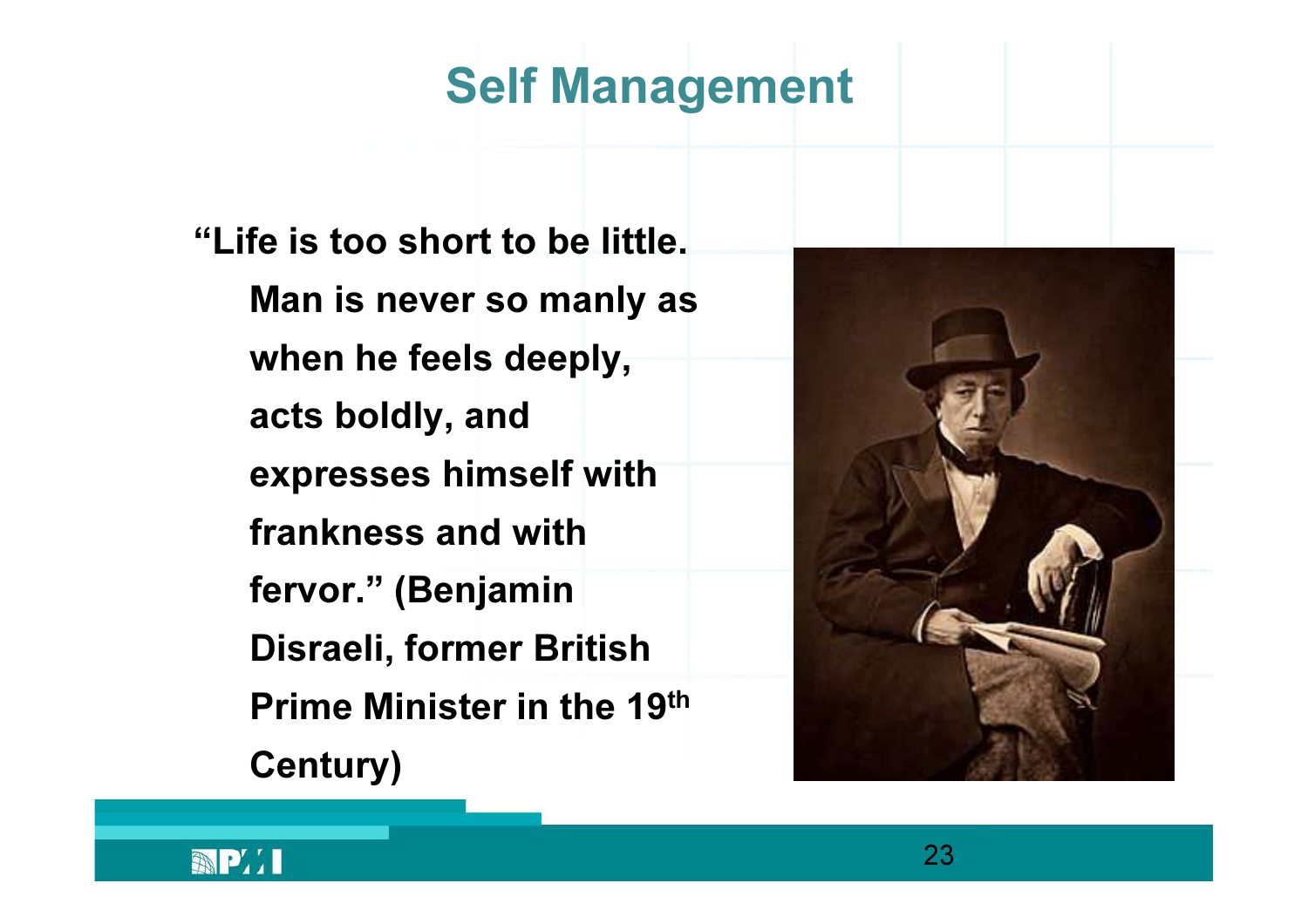

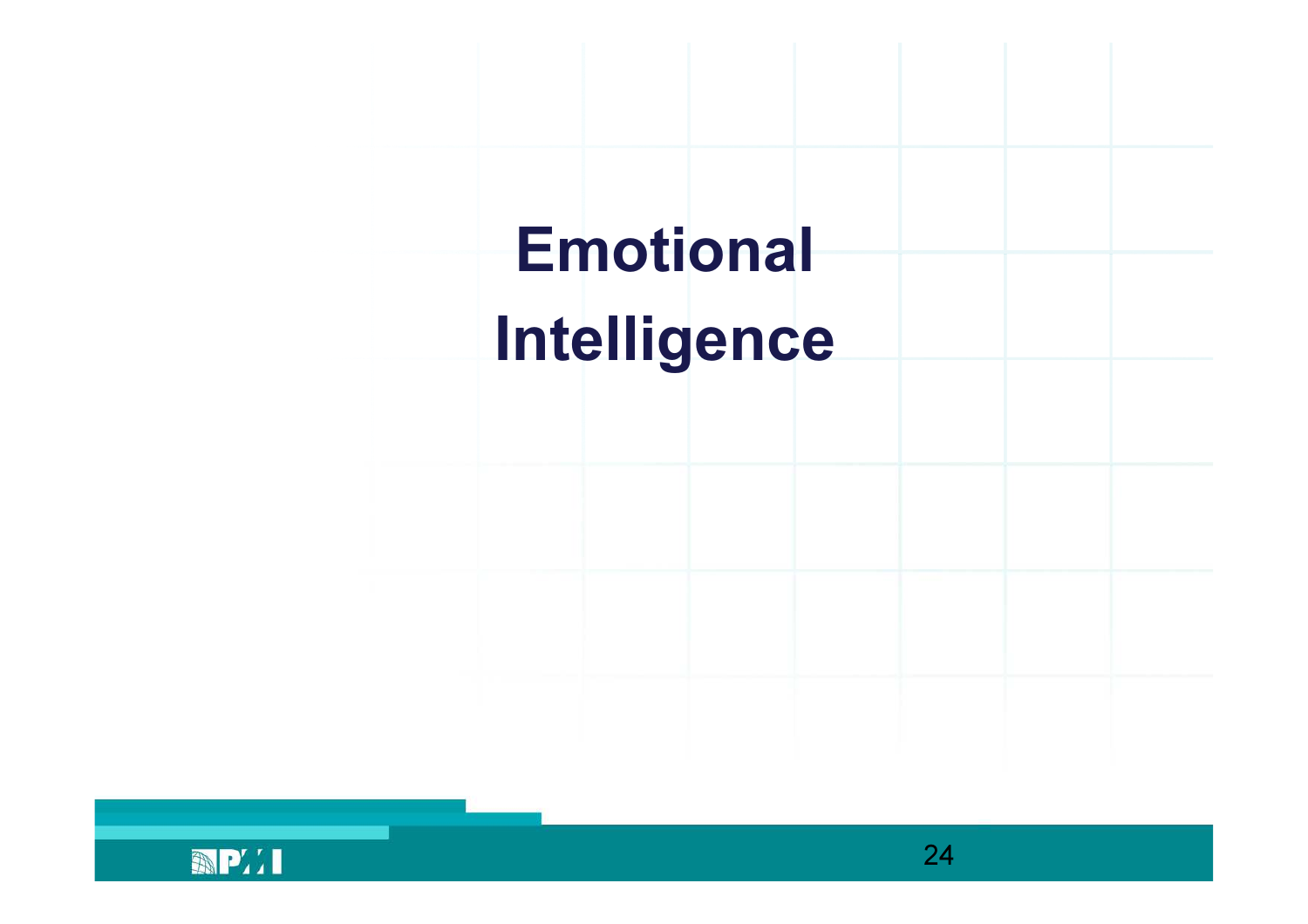- Emotional Intelligence as a concept was developed by Peter Salovey and John Mayer, who defined it as:
- "The ability to perceive emotions, to access and generate emotions so as to assist thought, to understand emotions and emotional knowledge, and to reflectively regulate emotions so as to promote emotional and intellectual growth." ( Mayer & Salovey, 1997)

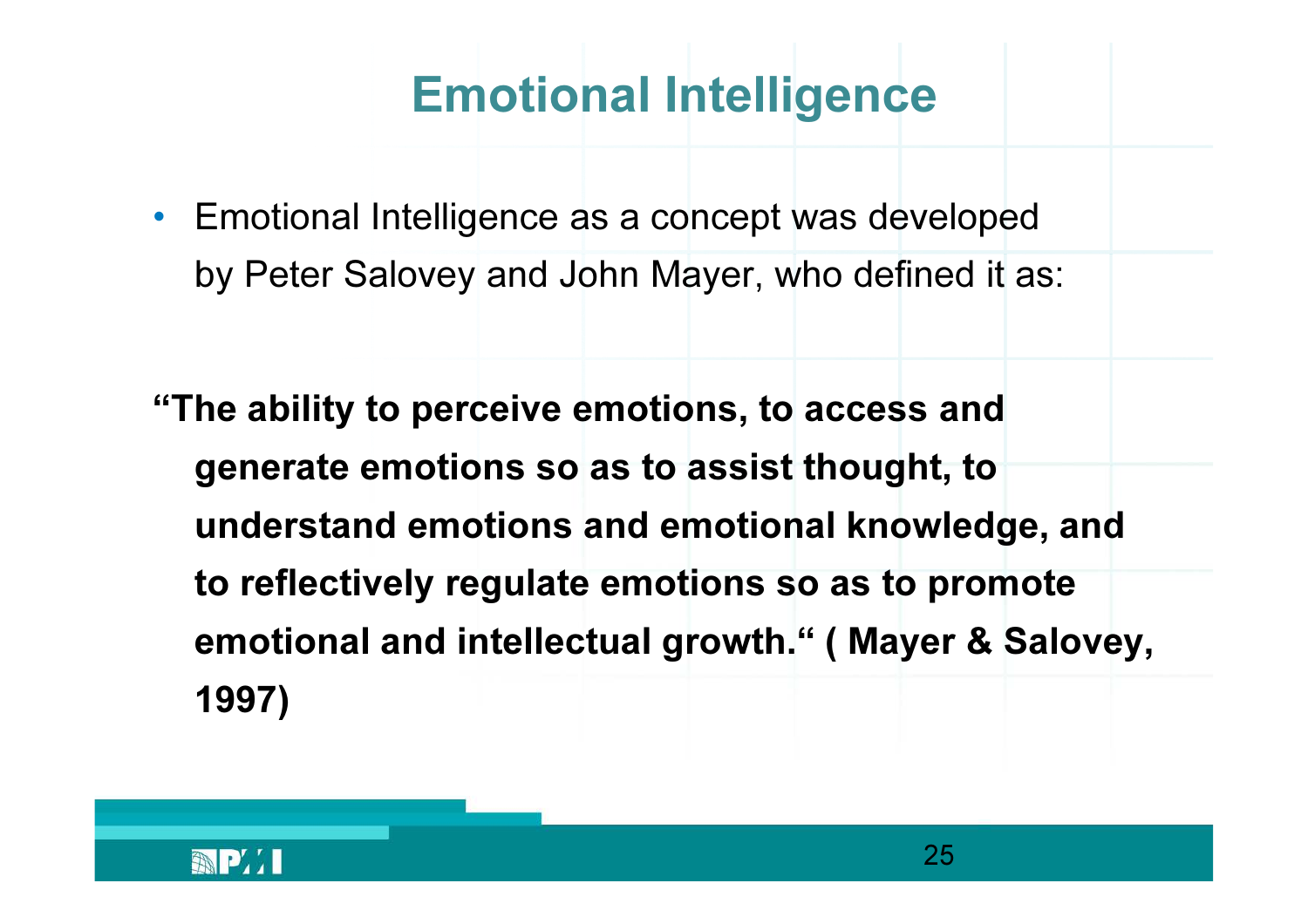• It was made popular by Daniel Goleman in "Emotional Intelligence: Why It Can Matter More Than IQ", originally published in 1995, one of many books he wouldTHE #1 BESTSELLER publish around the subject.



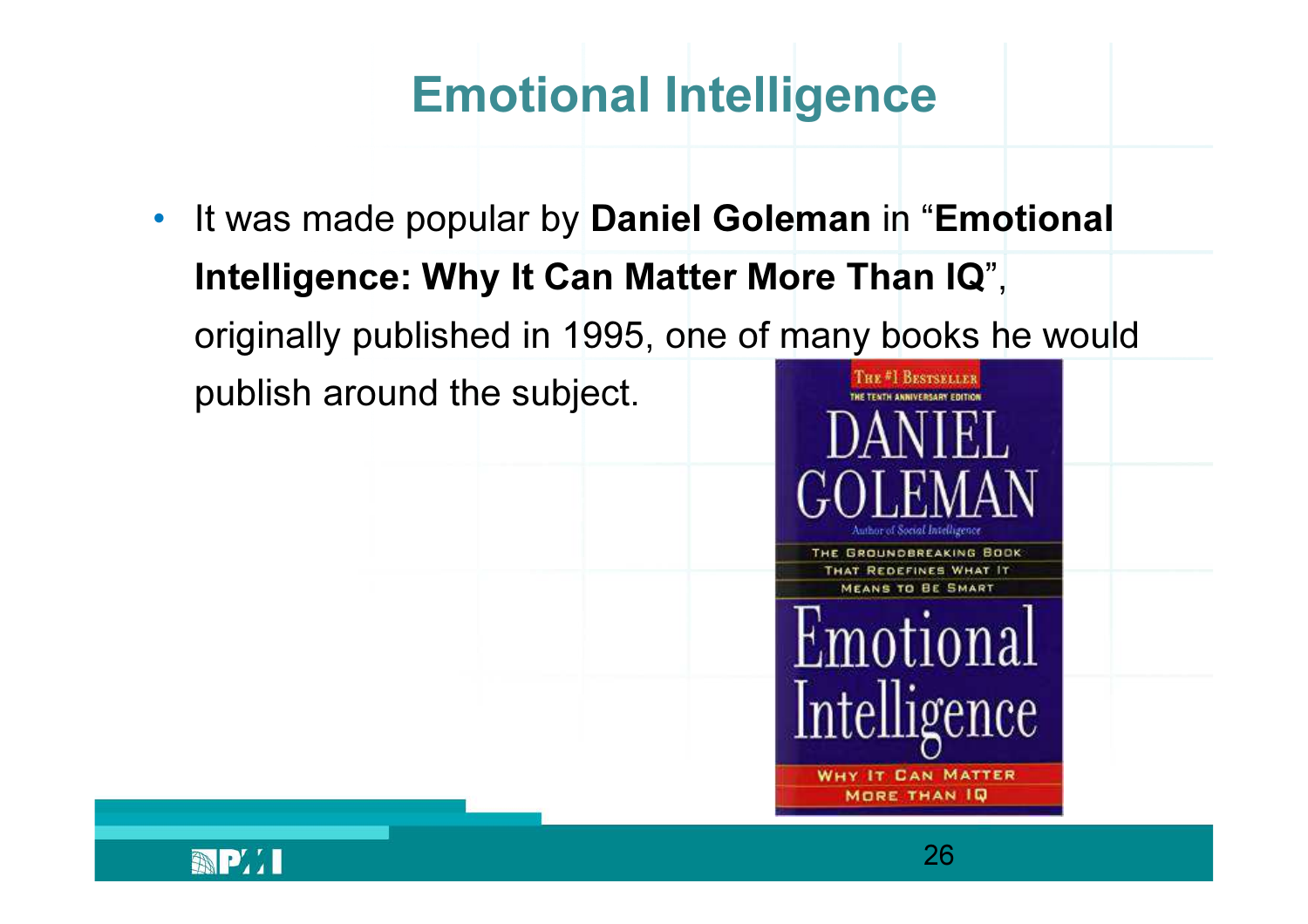- $\bullet$  Goleman coined the expression EQ to represent it (as opposed to IQ), and defined its five "domains" as:
	- 1. Self-Awareness: Knowing your emotions.
	- 2. Self-Regulation: Managing your own emotions.
	- 3. Motivation: Motivating yourself.
	- 4. Empathy: Recognizing and understanding other people's emotions.
	- 5. Social Skills: Managing relationships.



Self

Social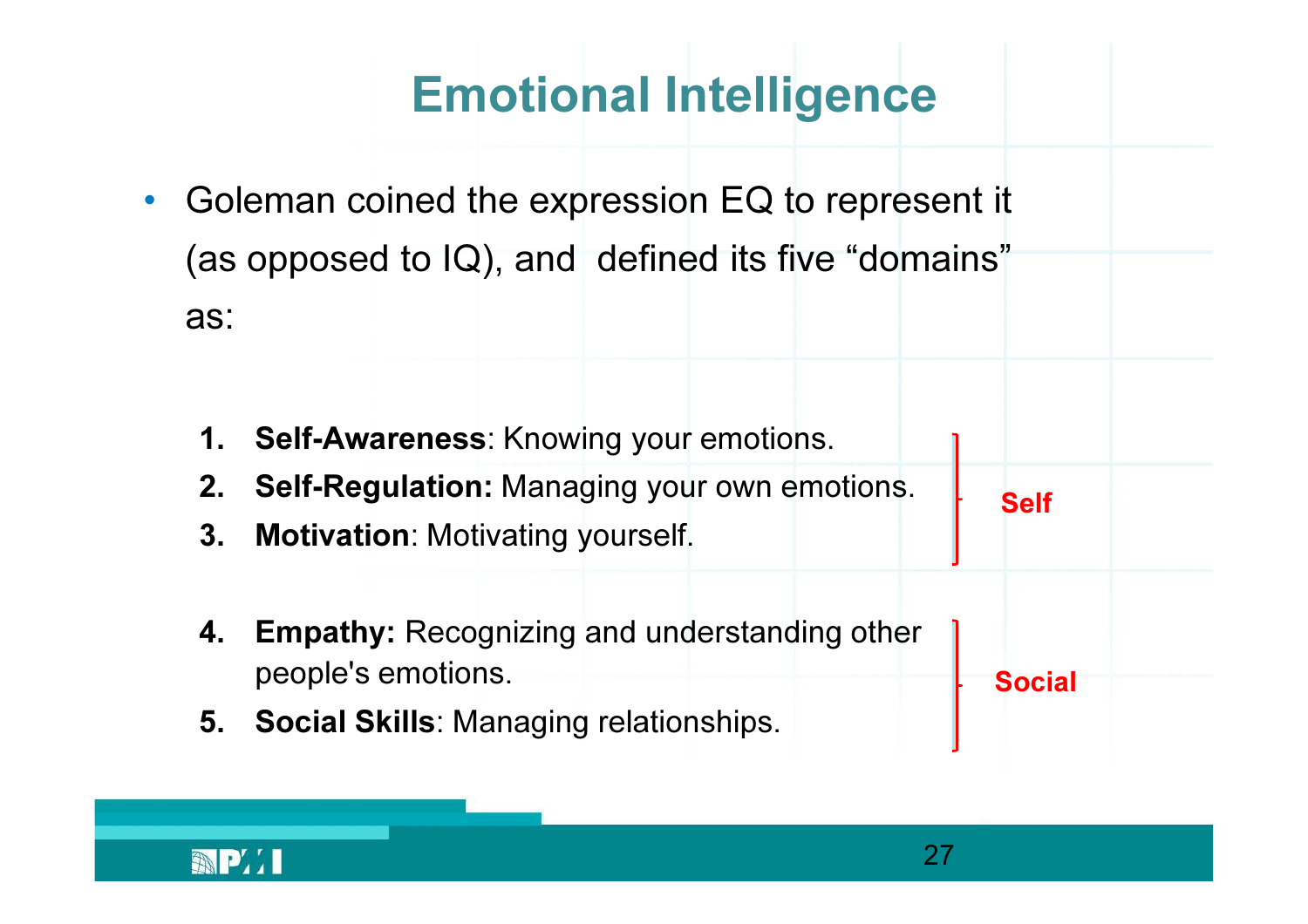• A few years later Goleman reviewed such domains as:



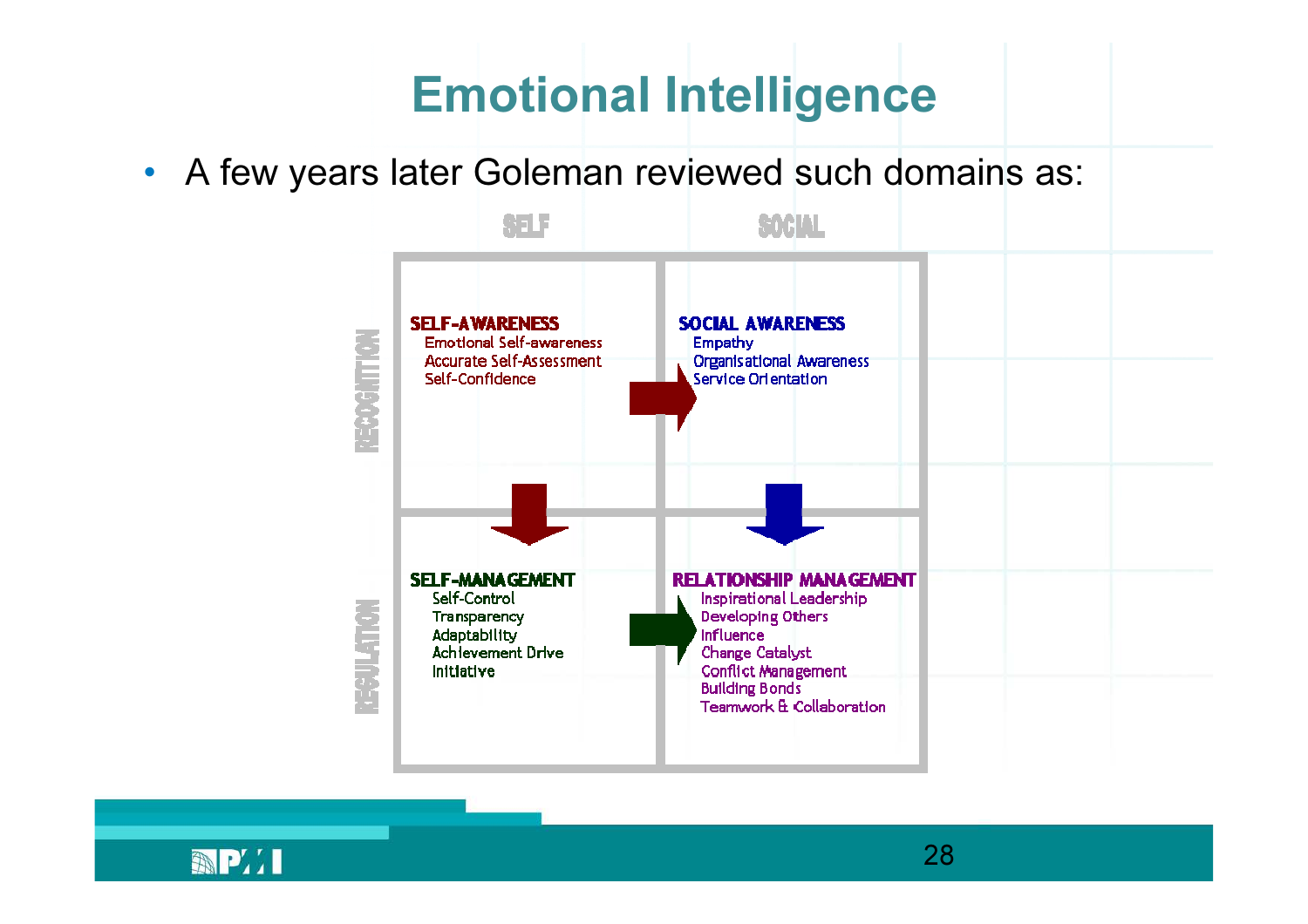- • Many authors beyond Goleman state that there is a stronger correlation between success and EQ thanbetween success and IQ.
- Anthony Mersino, in his excellent book "Emotional Intelligence for Project Managers: The People Skills You Need to Achieve Outstanding Results", states that he became a much better person and project manager after he worked on improving his EQ.
- That´s good news, right? It seems that EQ, just like leadership, can be improved through learning and practicing!

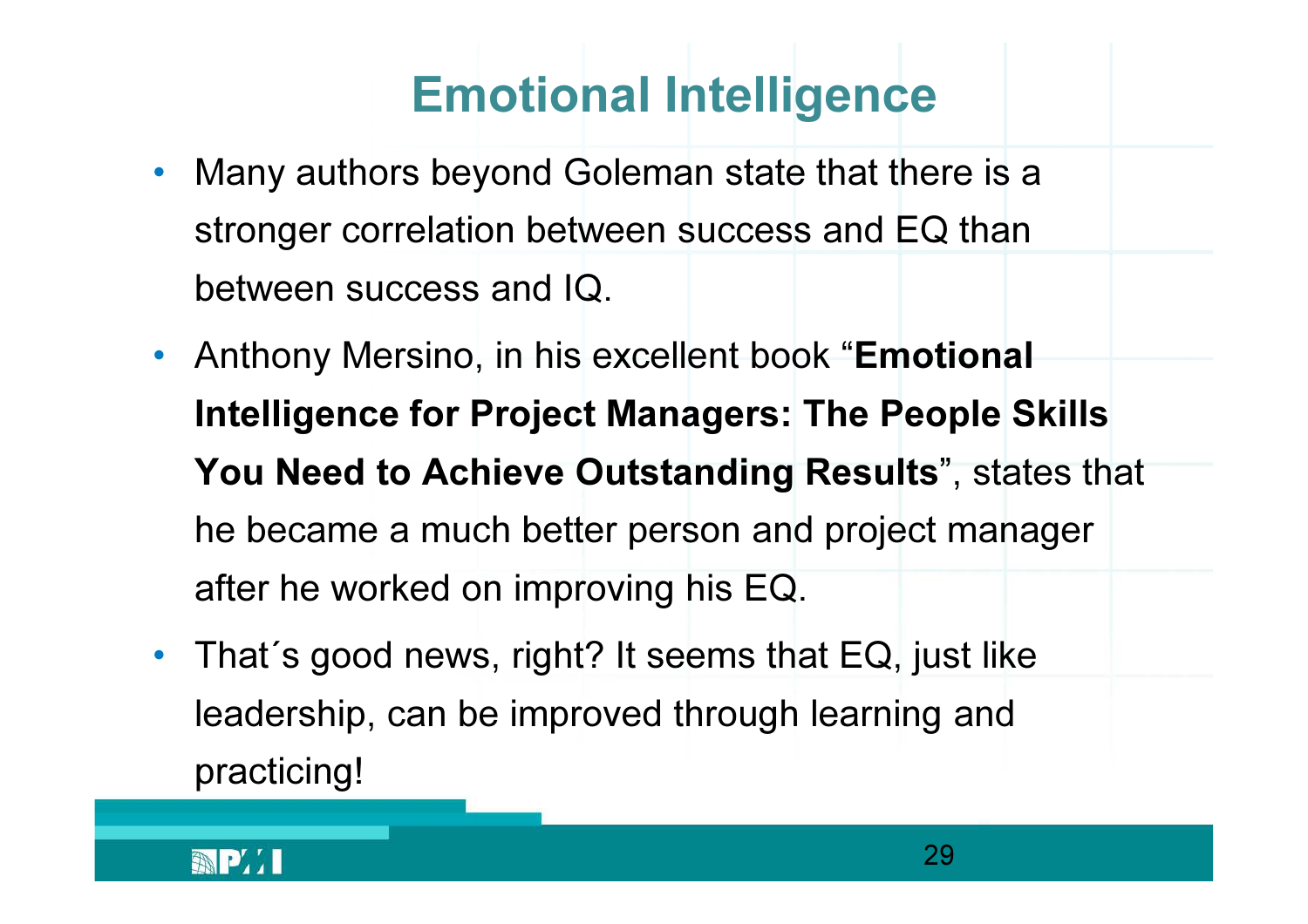# Emotional IntelligenceTools & Techniques

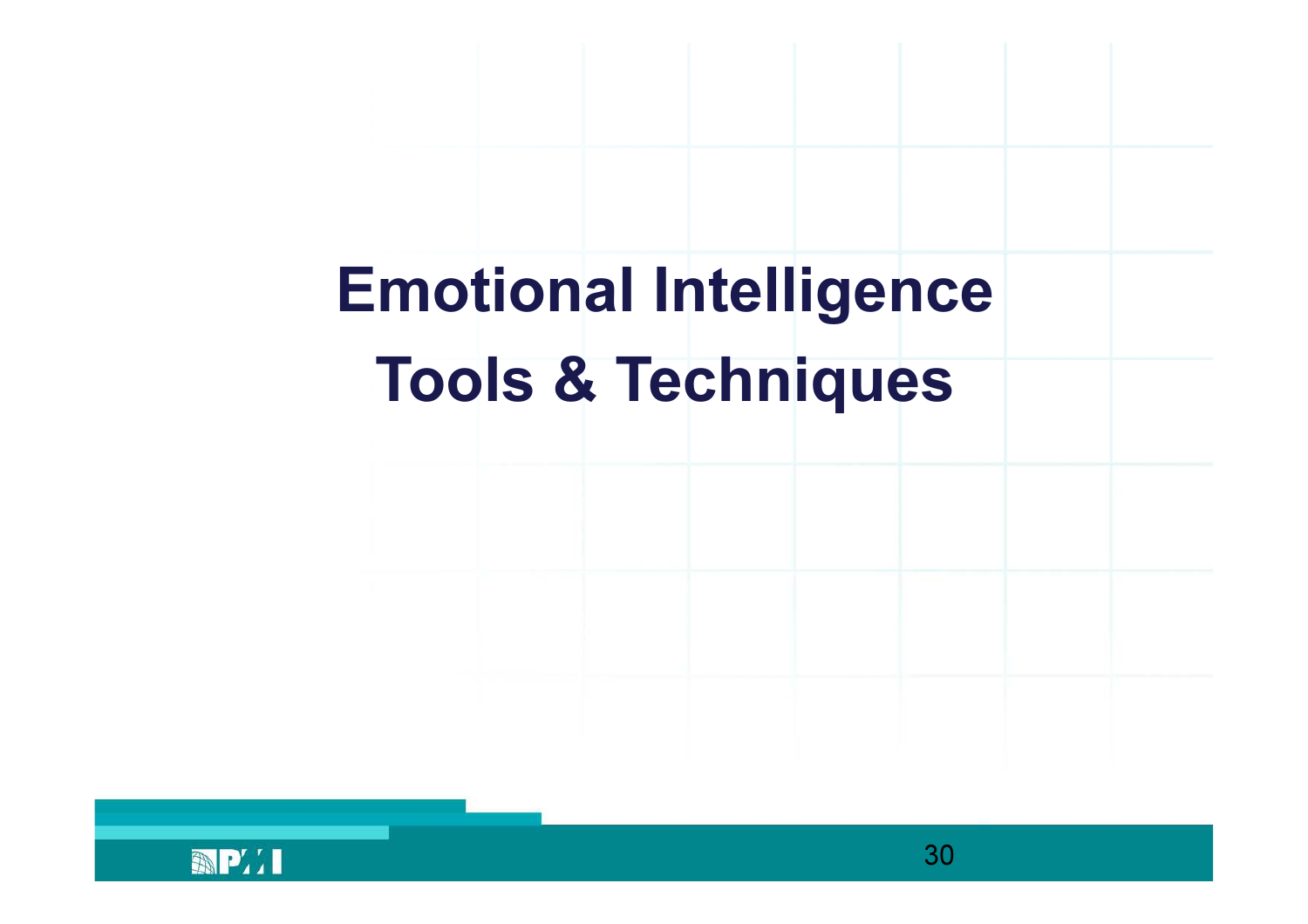#### Johari Window

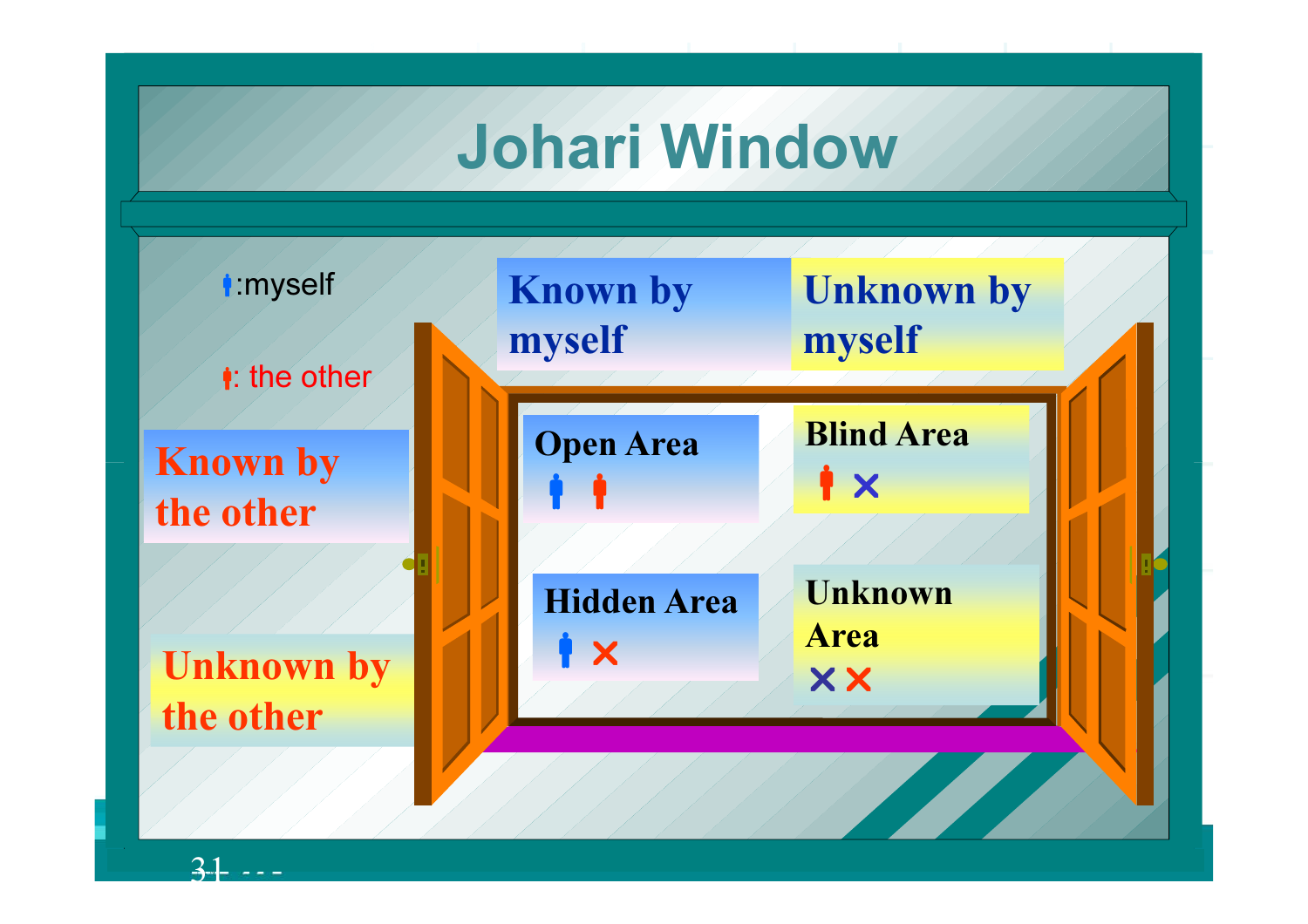#### Johari Window

- •• Our goal when interacting with other people should be to enlarge our Open Area, reducing our Blind and Hidden Areas.
- •The larger our Open Area, the better we can interact with other people.
- $\bullet$ • And how can we do that?



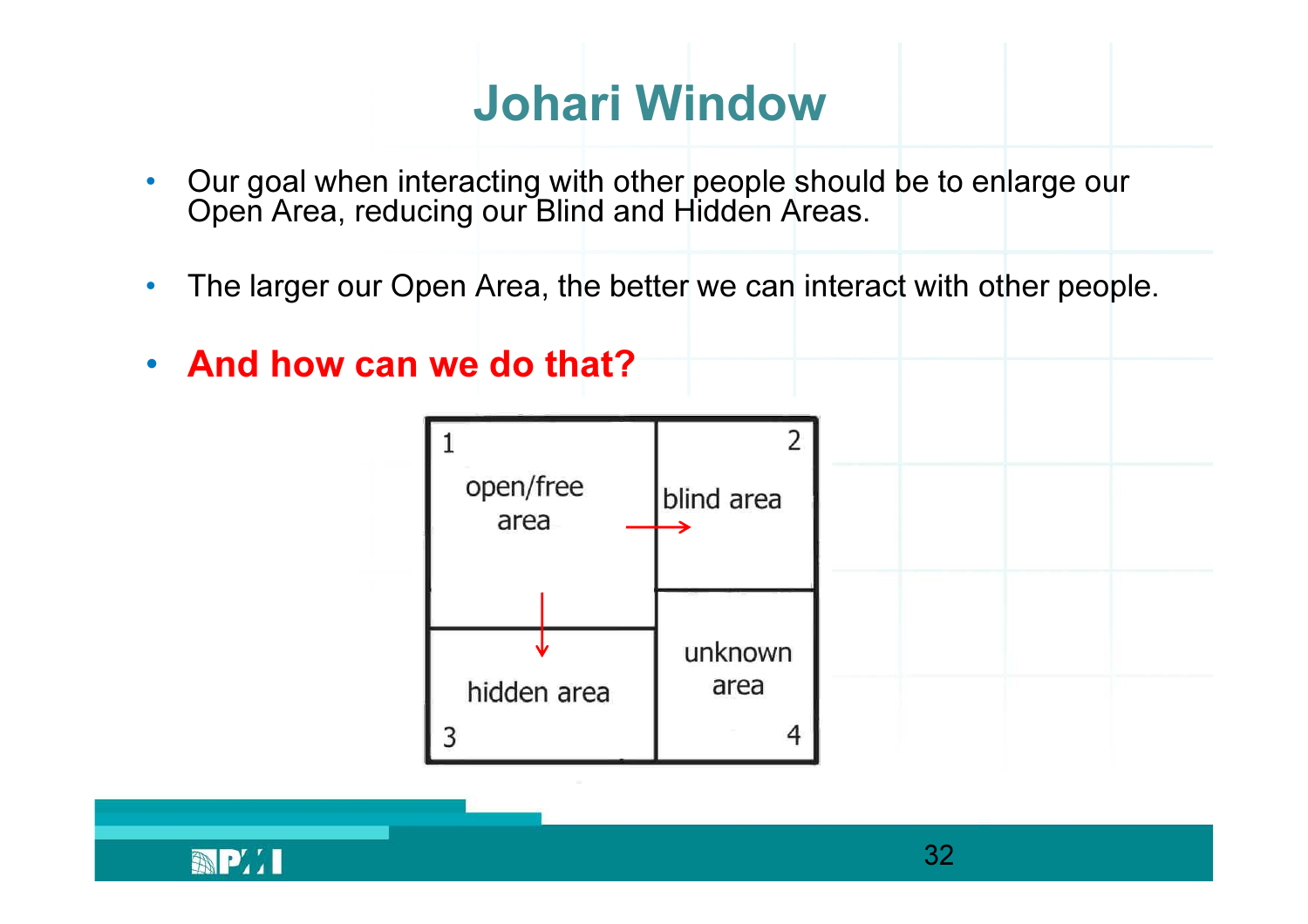- –In order to enlarge your open area by reducing your blind area, practice active listening:**Active Listening**<br>to enlarge your open area, practice active listen<br>onstrate interest by looking<br>from time to time.<br>ot interrupt the other person<br>open-ended questions.
	- Demonstrate interest by looking at the other person.
	- ٠ ■ Nod from time to time.
	- Do not interrupt the other person!
	- ٠ Ask open-ended
	- From time to time summarize what you are<br>understanding and ask for confirmation  $\blacksquare$ understanding and ask for confirmation.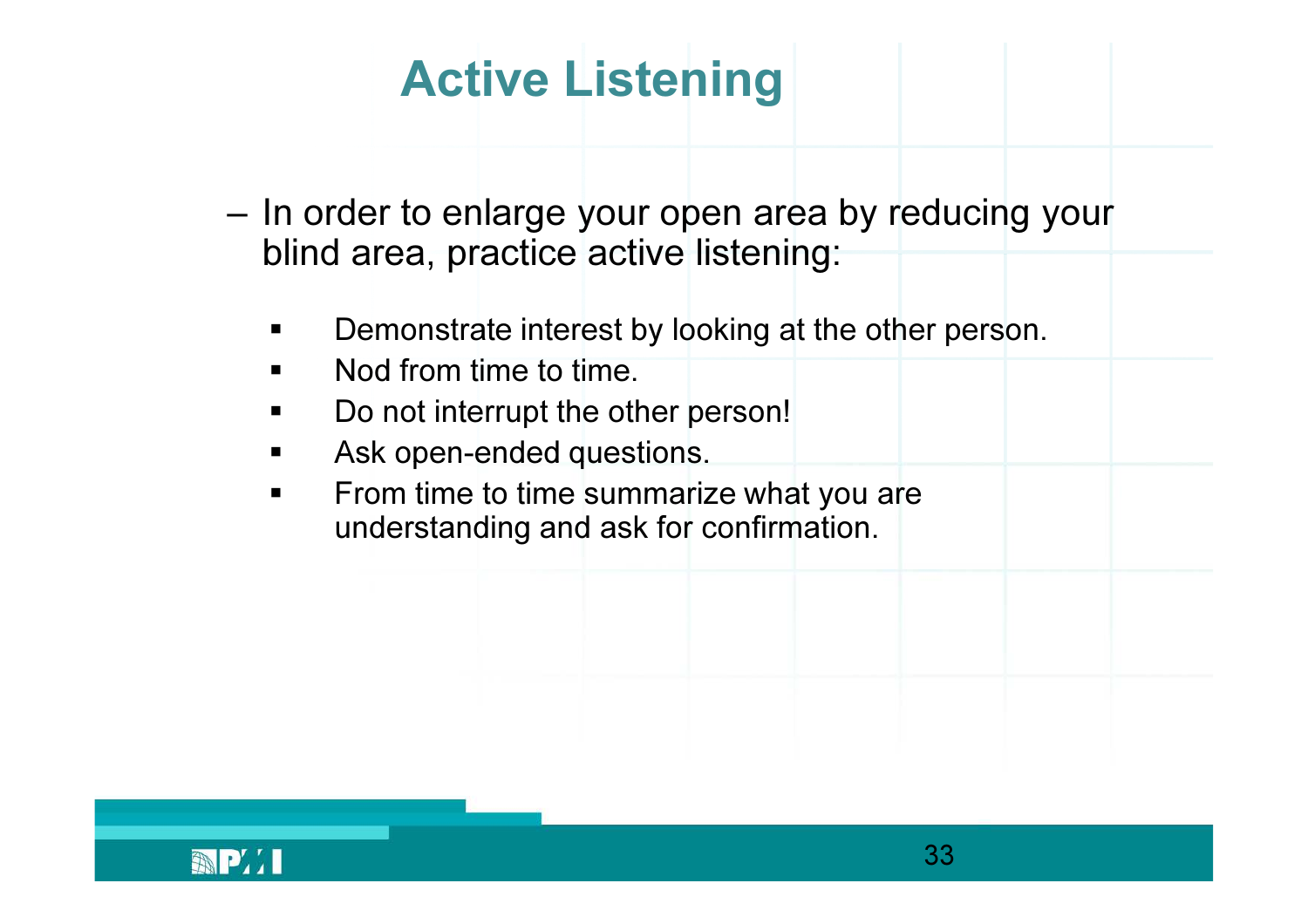## Active Listening

- – If you are listening as part of a discussion, ALWAYS admit to yourself the possibility of beingwrong.
- – Many times what we see as a dialogue is actuallytwo concurrent and competing monologues!





34

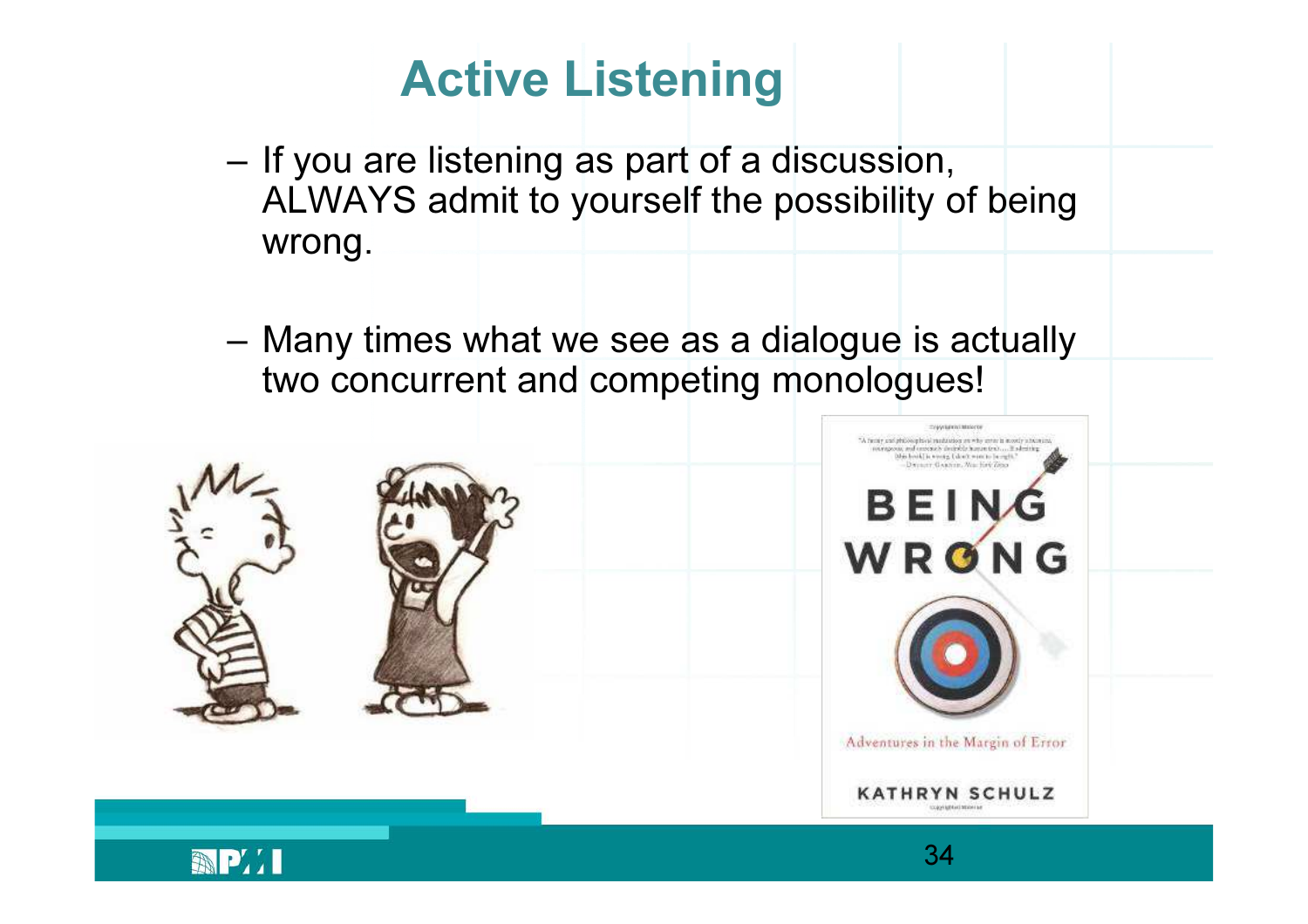## Dialogue and observation

- Leaders must always keep an open communication channel to their teams, and try to work physically close to themwhenever possible.
- $\bullet$ If you work close to your team you can observe them and<br>learn a lot learn a lot.

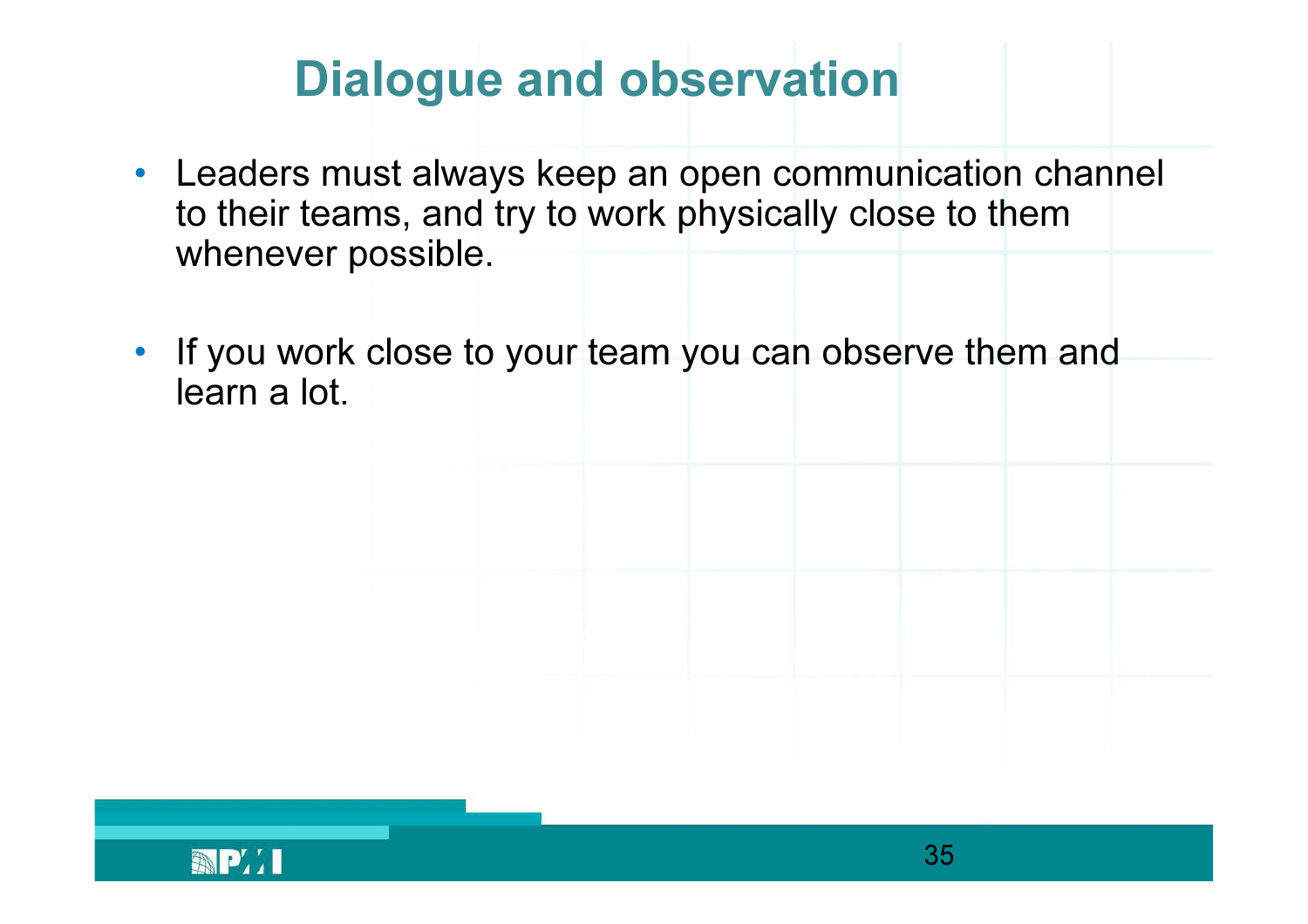# Dialogue and observation

- $\bullet$ Watch out for non-verbal cues!
- $\bullet$  When talking to a member of your team, practice active listening and ALWAYS remember that this is a human beinglike you! ("I-Thou" instead of "I-It").



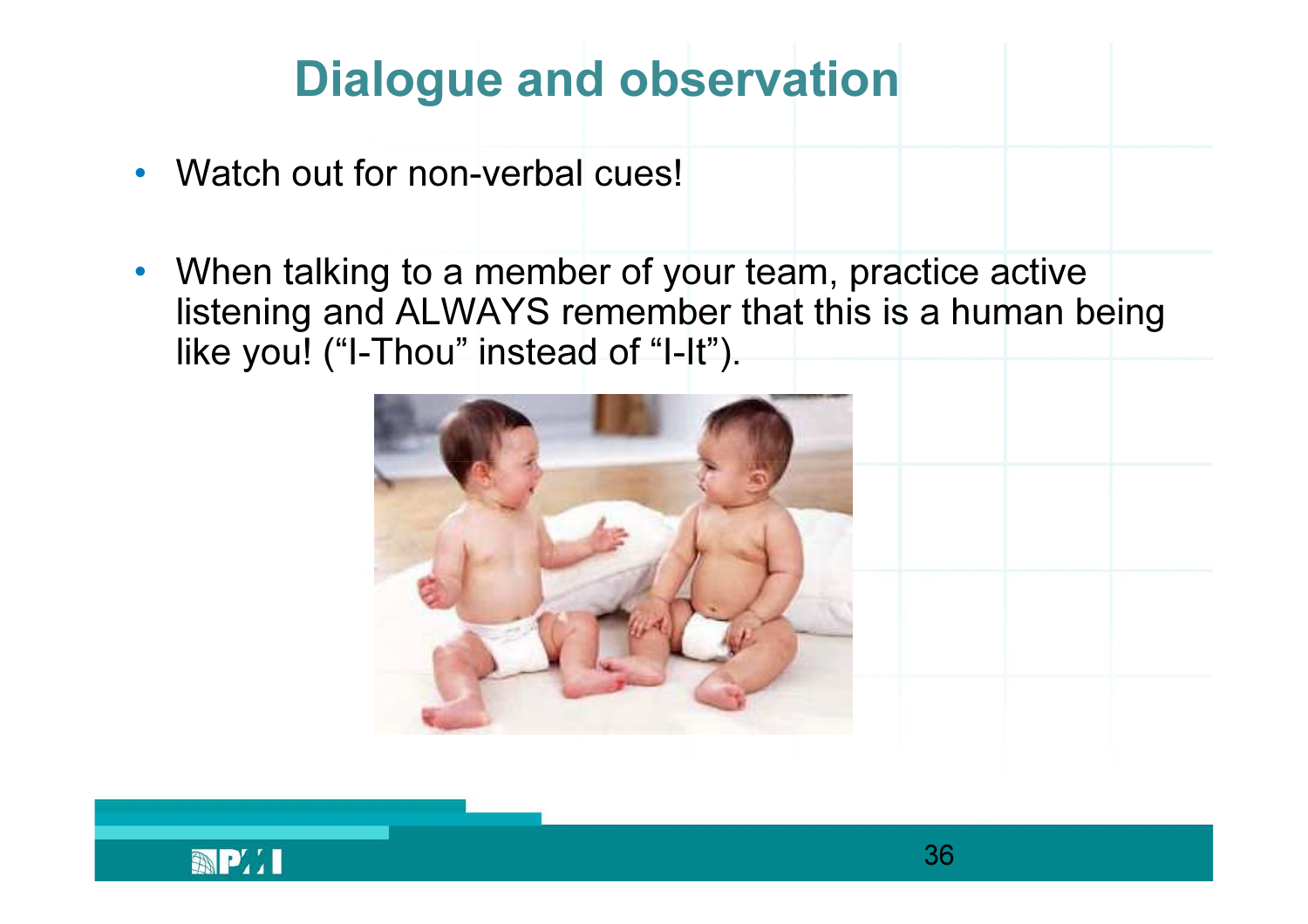## Dialogue and observation: "I-Thou" instead of "I-It"

- $\bullet$ Our relationships with other people are key to a happy life!
- $\bullet$ Treat others as you would like to be treated (Golden Rule).





Martin Buber, author of "I and Thou"

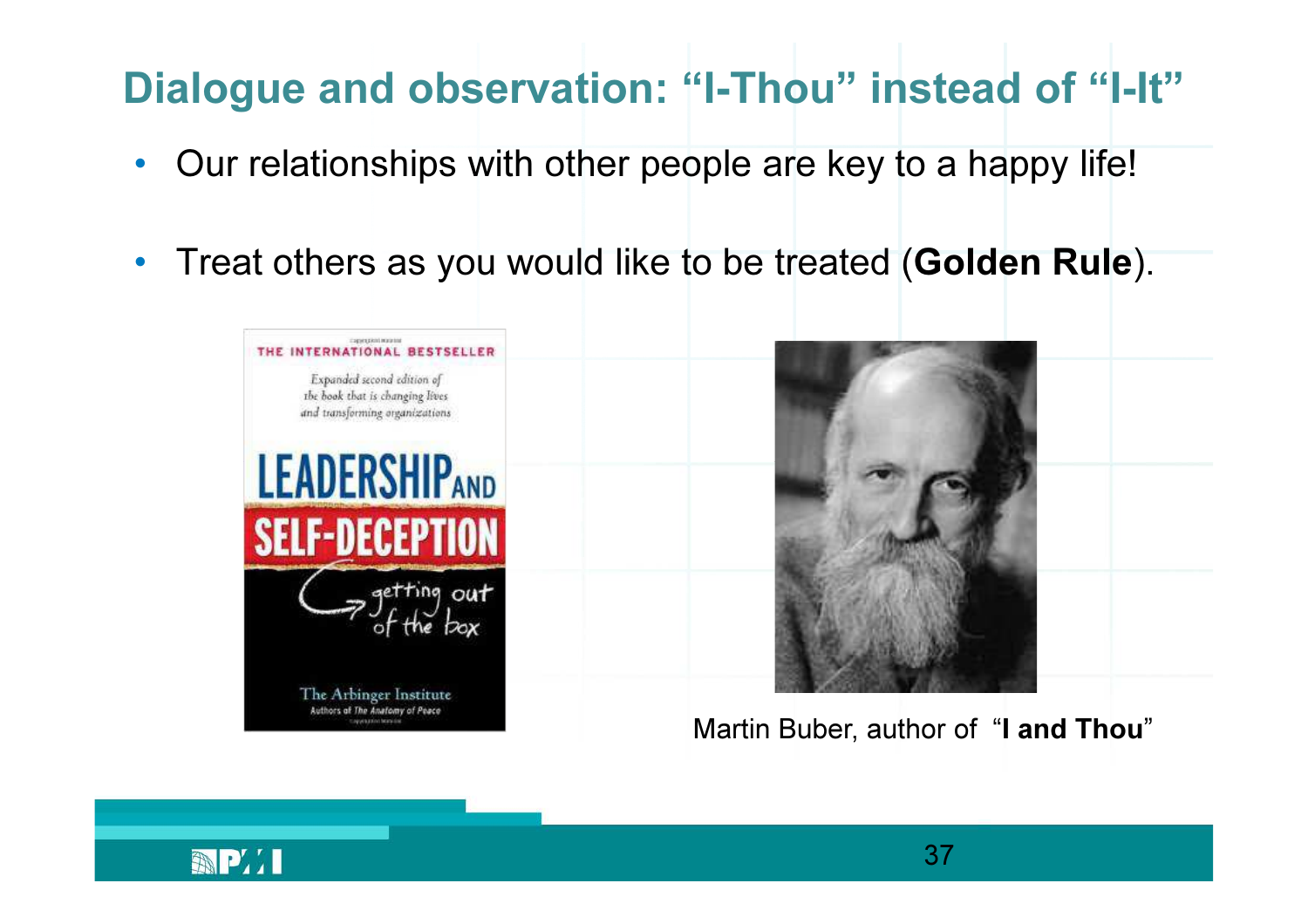# Let´s practice a bit?

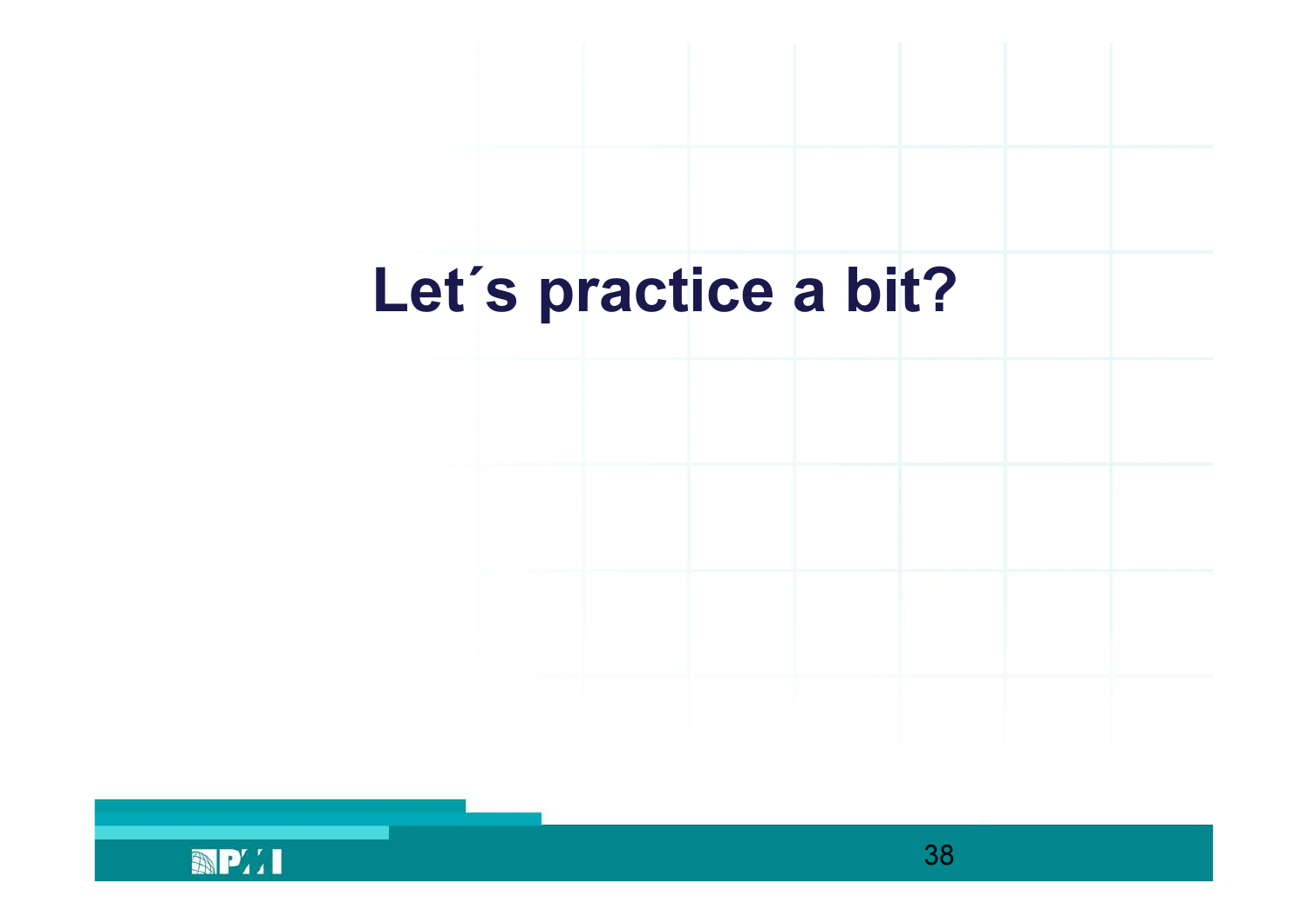# Johari Window and Active Listening

- We will work in pairs, please join a colleague nearby, preferably someone you don´t know.
- (3 to 5 minutes) Each pair will work on expandig their open area through dialogue and active listening, from three to five minutes.
- As a goal, try to find at least:
	- 1. One interesting or extraordinary thing about your colleague.
	- 2. One thing you two have in common.

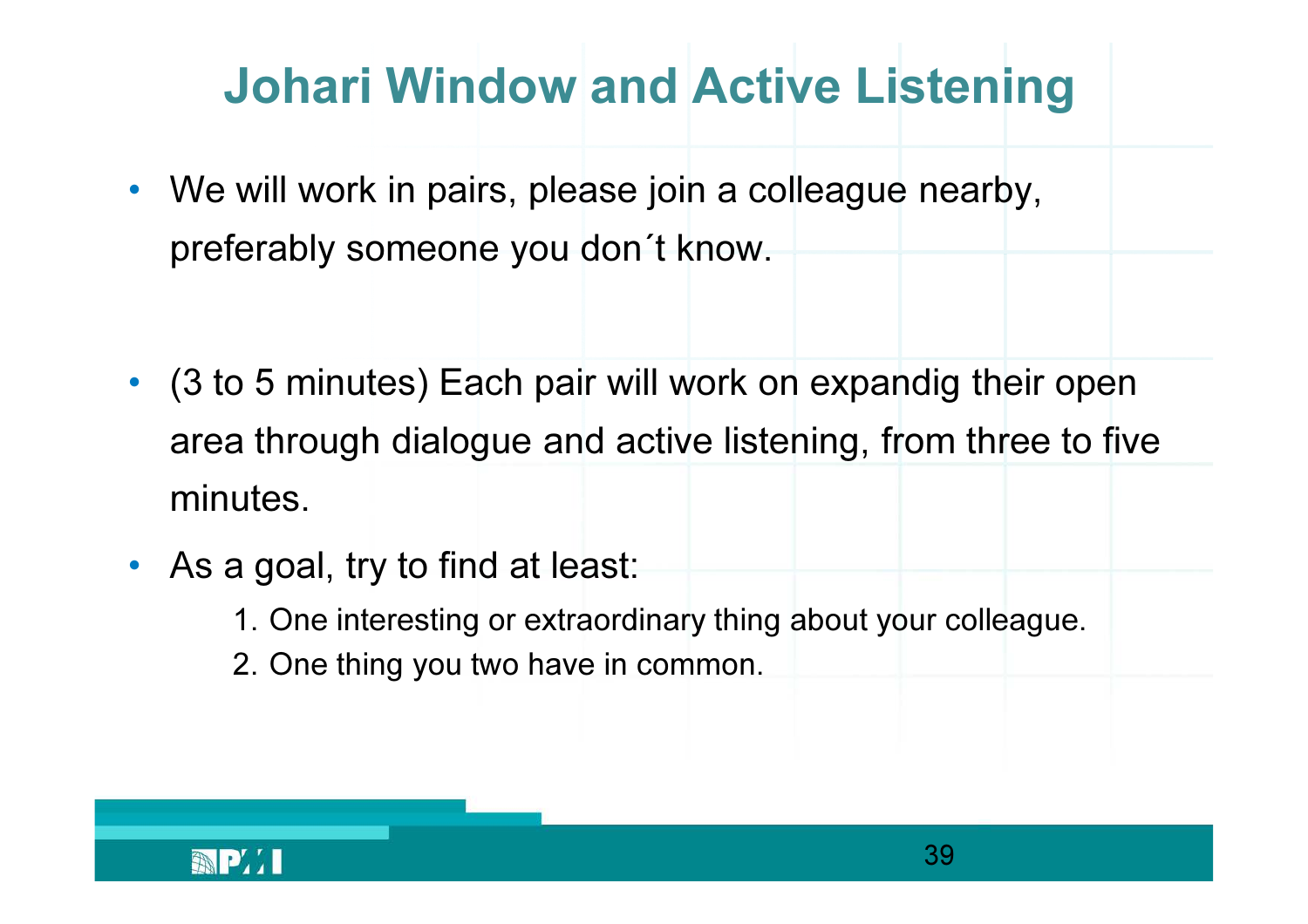# Johari Window and Active Listening

- What have you learned from this exercise?
- Life teaches us early that we are gregarious animals, anddepend upon each other to accomplish our projects.
- So, try to make a habit out of showing genuine interest for other people, it pays off, trust me,as a "reformed nerd" I´velearned that the hard way!

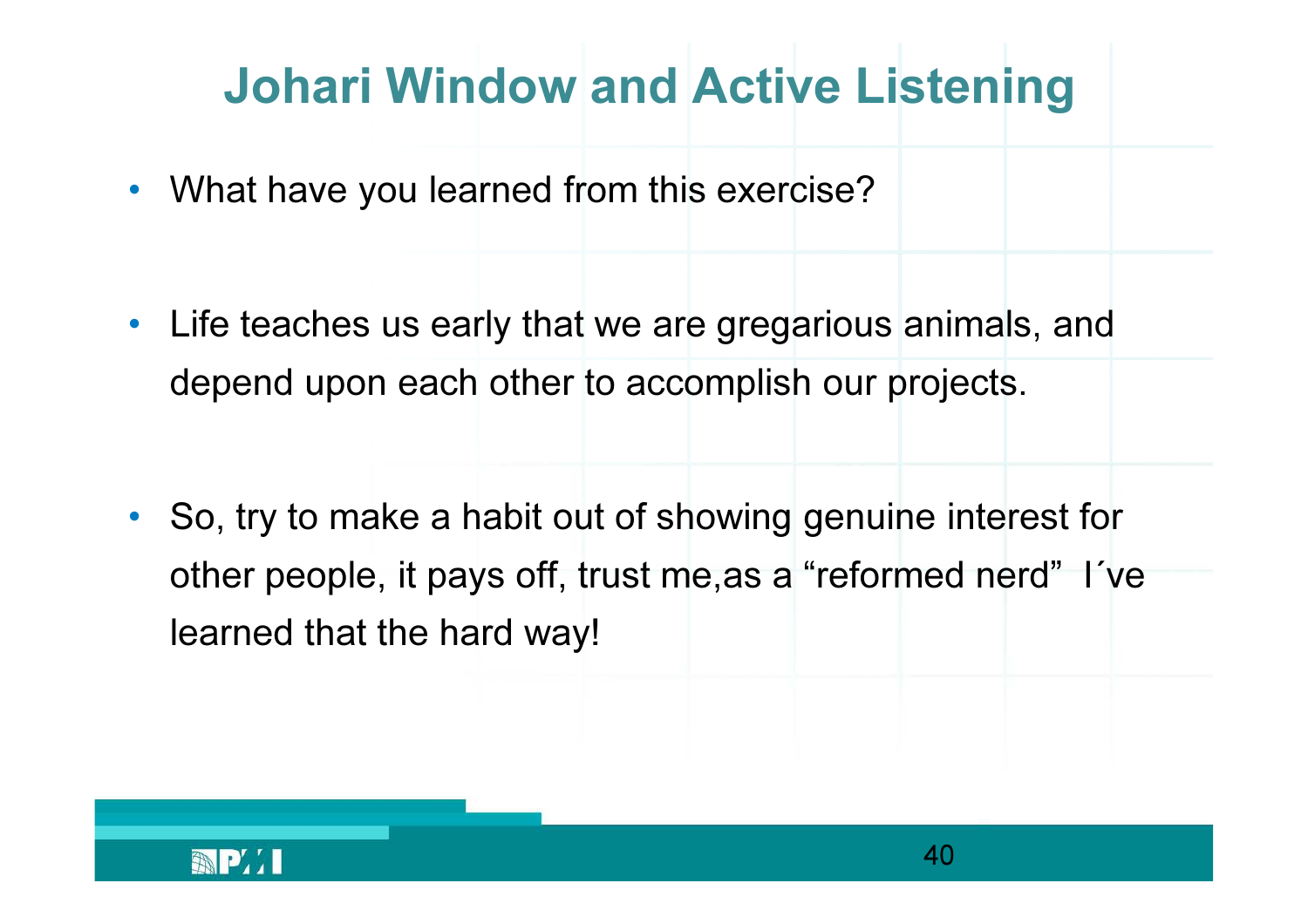## Final Thoughts

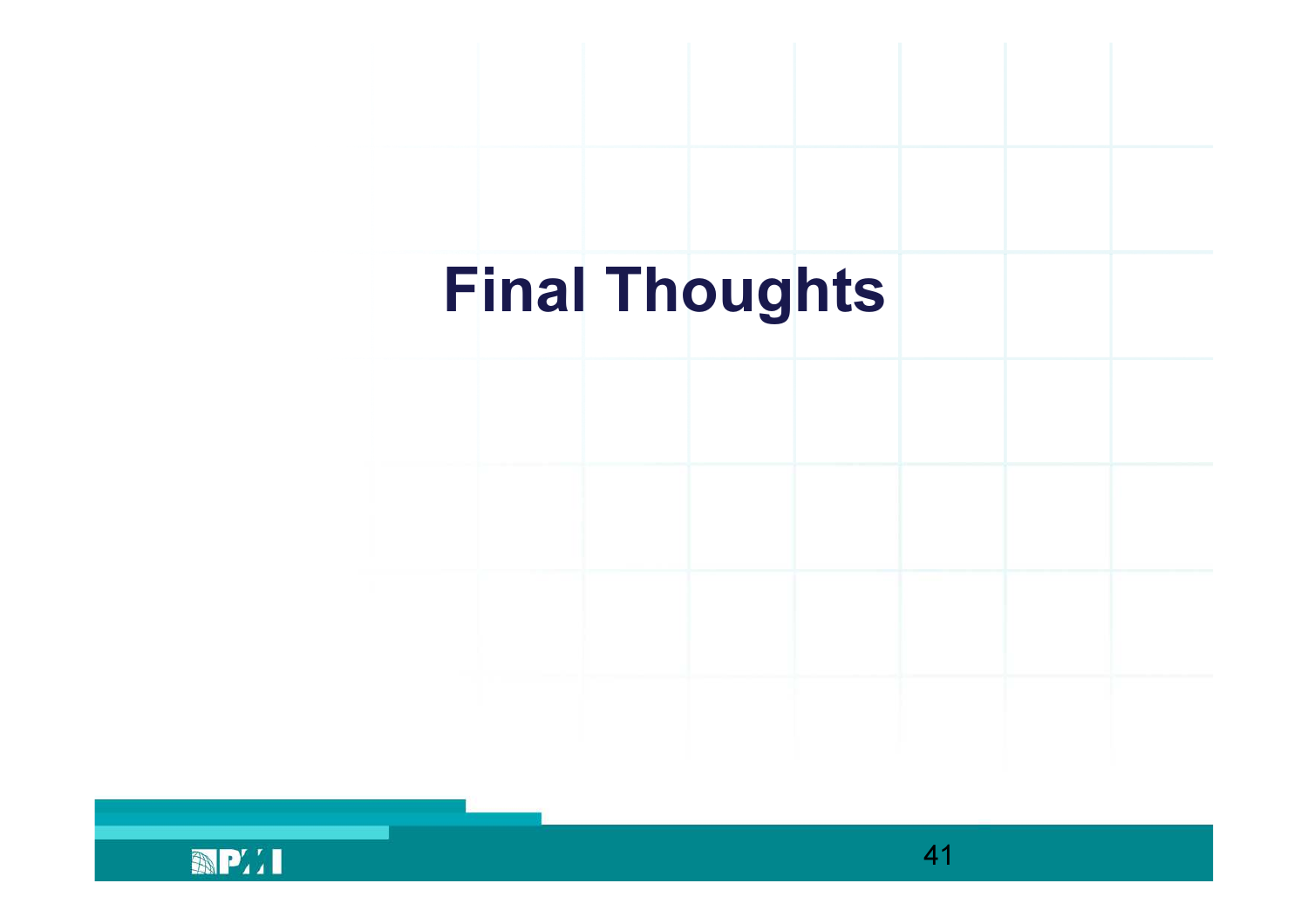### Final Thoughts

- Do you remember the title of this talk? Do you agree with it?
- Can you see now the strong relationship between Leadership and Emotional Intelligence?
- Are you willing to lead yourself? If so, how?
- Of all the tools and techniques presented here, which one do you believe can be most useful to youright now?
- >>> And ALWAYS remember...

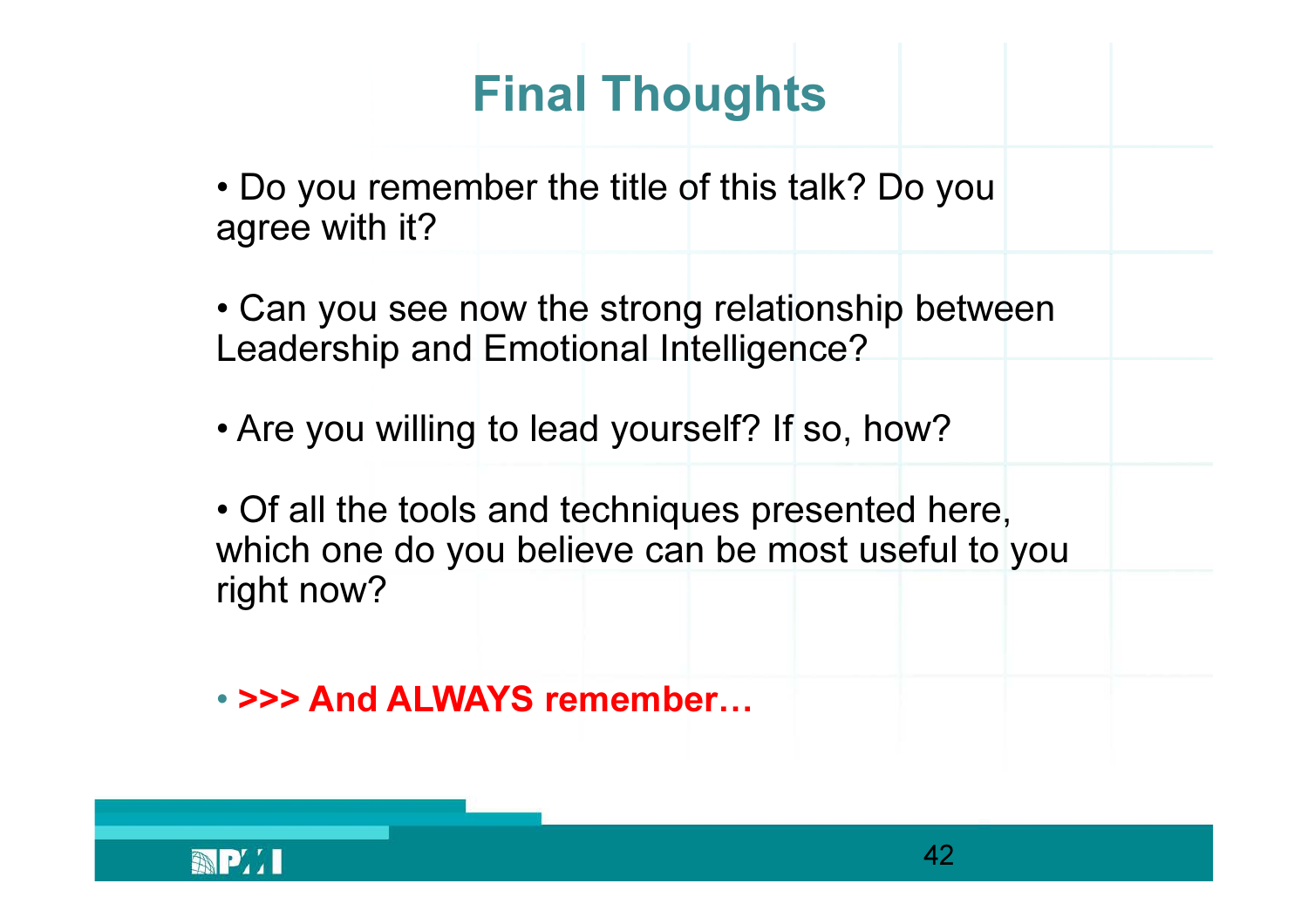#### Final Thoughts

"I am the master of my fate, I am the captain of my soul."

(from "Invictus", a poemby William Ernest Henley)

FREEMAN DAMON **INVICTUS** Ele lhe deu um campeão

43